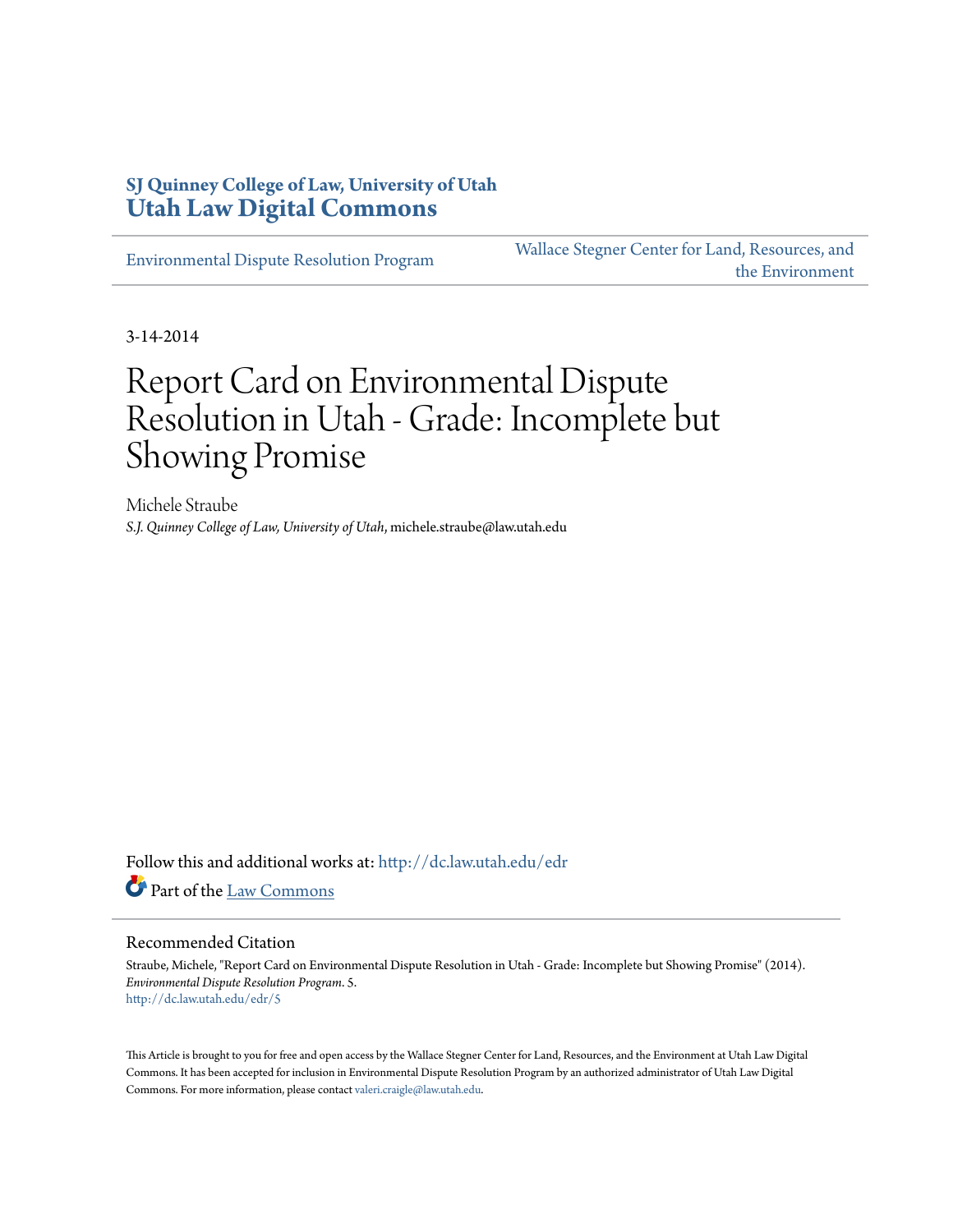## **Report Card on Environmental Dispute Resolution in Utah—Grade: Incomplete but Showing Promise**

|              |                | A Brief History of Environmental Dispute Resolution      |  |
|--------------|----------------|----------------------------------------------------------|--|
|              |                |                                                          |  |
|              |                |                                                          |  |
| I.           |                |                                                          |  |
|              | А.             |                                                          |  |
|              | B.             | Stakeholders' Understanding of the EDR Concept 231       |  |
|              | $C_{\cdot}$    |                                                          |  |
|              | D.             |                                                          |  |
|              | E.             |                                                          |  |
|              | F.             |                                                          |  |
|              | G.             |                                                          |  |
| $\mathbf{H}$ |                | Challenges and Barriers to EDR in Utah 245               |  |
| III.         |                |                                                          |  |
|              |                | A. Clarify and Communicate the Goals and Benefits of     |  |
|              |                |                                                          |  |
|              | $\mathbf{B}$ . |                                                          |  |
|              |                |                                                          |  |
|              |                |                                                          |  |
|              |                |                                                          |  |
|              |                | C. Continue to Find New Examples for the Use of EDR  254 |  |
|              |                |                                                          |  |
|              |                |                                                          |  |
|              |                |                                                          |  |

[227]

Michele Straube is a Lecturer at the S.J. Quinney College of Law, University of Utah, and Director of the newly created Environmental Dispute Resolution Program at the Wallace Stegner Center for Land, Resources and the Environment. Many thanks to Jason Steiert, S.J. Quinney College of Law (J.D. candidate 2014), for his assistance in developing the written EDR survey and analyzing survey results.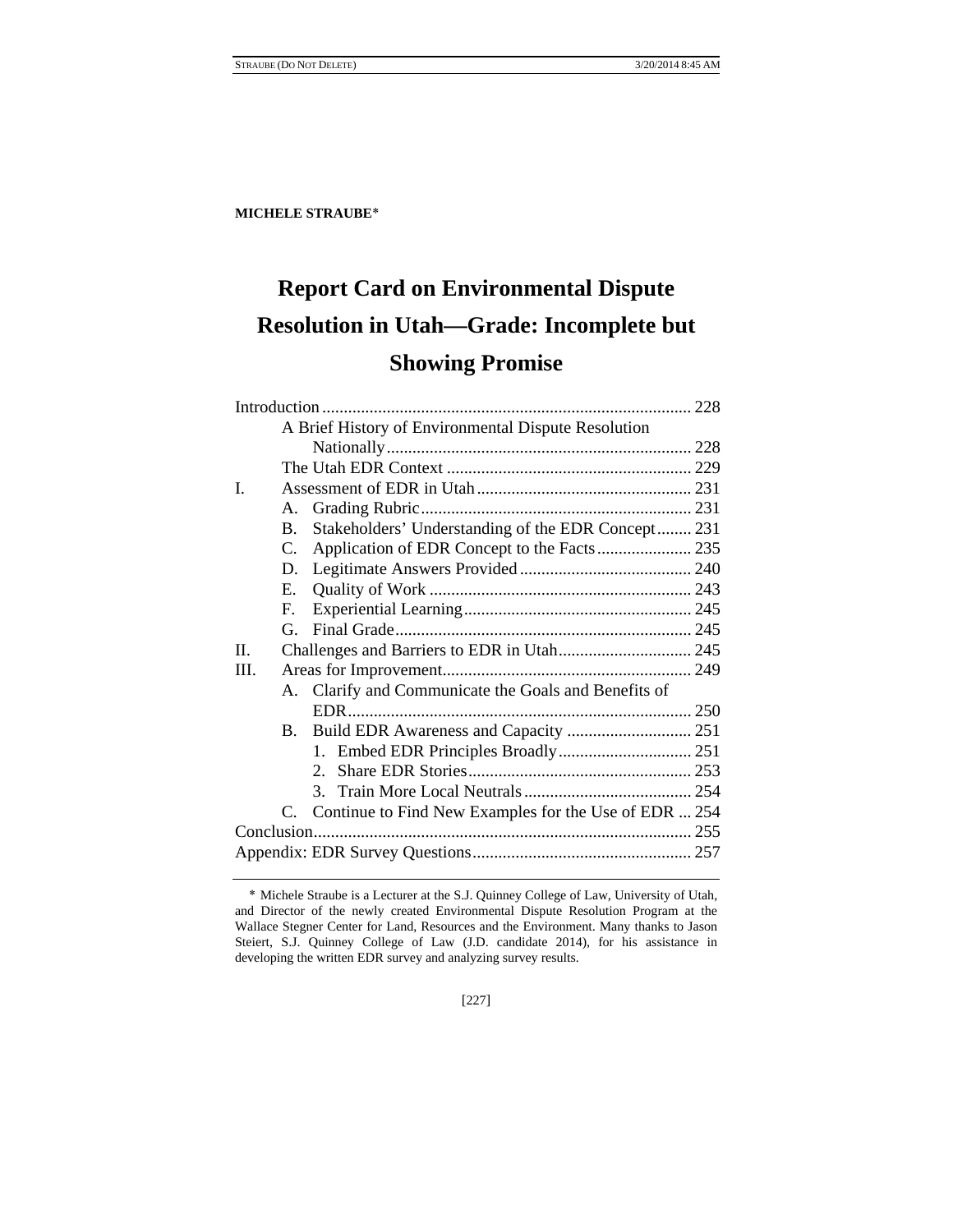#### **INTRODUCTION**

#### *A Brief History of Environmental Dispute Resolution Nationally*

The first case referred to as "Environmental Dispute Resolution"<sup>1</sup> (EDR) started in 1973 when mediators were invited to help resolve a multi-year and multi-party dispute regarding damming of the Snoqualmie River for flood control.<sup>2</sup> In the ensuing years, the successful use of mediation to resolve the Snoqualmie case has grown into a field with at least one trade association,<sup>3</sup> a cadre of hundreds of private practitioners,<sup>4</sup> and innumerable institutions seeking to promote the use of EDR.<sup>5</sup> The types of cases in which EDR has been used span the full range of environmental, natural resource, and energy issues.<sup>6</sup> Federal agencies are encouraged to use EDR through statutory and policy mandates or incentives.<sup>7</sup>

5 *See, e.g.*, *Mission and Vision*, WILLIAM D. RUCKELSHAUS CENTER, http://ruckel shauscenter.wsu.edu/ (last updated Oct. 31, 2013); *Prevent, Collaborate, Resolve: Workable Solutions to Environmental Conflict*, U.S. INST. FOR ENVTL. CONFLICT RESOL., www.ecr.gov (last visited Nov. 2, 2013); CONSENSUS BUILDING INST., http://www .cbuilding.org/ (last visited Nov. 2, 2013); MASSACHUSETTS OFF. PUB. COLLABORATION, http://www.umb.edu/mopc (last visited Nov. 2, 2013); U. VIRGINIA INST. FOR ENVTL. NEGOTIATION, http://ien.arch.virginia.edu/ (last visited Nov. 2, 2013).

<sup>1</sup> The terms "environmental dispute resolution" and "environmental conflict resolution" are used interchangeably in literature about the field and in practice. The term "environmental dispute resolution," or EDR, is used in this article for consistency.

<sup>2</sup> GAIL BINGHAM, RESOLVING ENVIRONMENTAL DISPUTES: A DECADE OF EXPERIENCE 14 (1986).

<sup>3</sup> *Five Leadership Positions Open for EPP Section Leadership Council*, ASS'N FOR CONFLICT RESOL.: ENV'T & PUB. POL'Y SEC., http://www.acrepp.org/ (last visited Nov. 2, 2013).

<sup>4</sup> The U.S. Institute for Environmental Conflict Resolution roster lists over 300 environmental mediators and facilitators in private practice. This includes neither the innumerable private practitioners who chose not to be listed on the roster or who do not have the minimum level of experience for listing, nor the many practitioners who are not listed on the roster because they work for governmental agencies. *Description of Services*, U.S. INST. FOR ENVTL. CONFLICT RESOL., http://www.ecr.gov/howwework/services.aspx (last visited Nov. 2, 2013).

<sup>6</sup> *See, e.g.*, *Case Briefs*, U.S. INST. ENVTL. CONFLICT RESOL., www.ecr.gov/projects /projects.aspx (last visited Nov. 2, 2013) (providing sample briefs involving use of EDR); *Case Studies*, CONSENSUS BUILDING INST., www.cbuilding.org/case-studies (last visited Nov. 2, 2013) (providing EDR case studies).

<sup>7</sup> *See, e.g.*, Administrative Dispute Resolution Act of 1996, 5 U.S.C. §§ 571–84 (2012); Negotiated Rulemaking Act of 1996, 5 U.S.C. §§ 561–70 (2012); Exec. Order No. 13,352, 69 Fed. Reg. 52,989 (Aug. 26, 2004); Memorandum on Environmental Collaboration and Conflict Resolution (Sept. 7, 2012), *available at* http://www.ecr.gov/pdf/OMB\_CEQ\_Env \_Collab\_Conflict\_Resolution\_20120907.pdf (jointly issued by the Office of Management and Budget and the Council on Environmental Quality).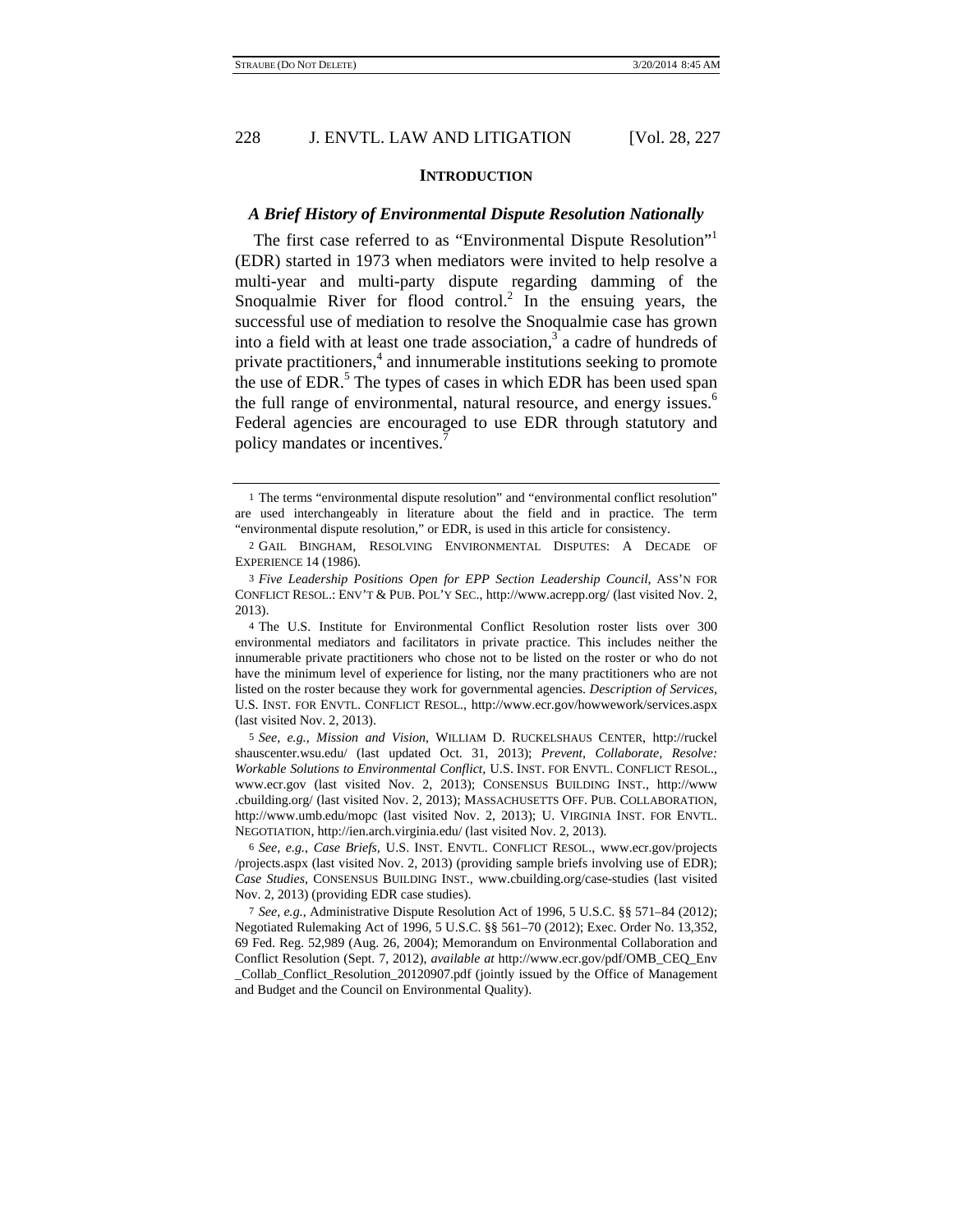#### 2013] *Report Card on Environmental Dispute Resolution* 229 *in Utah—Grade: Incomplete but Showing Promise*

Almost forty years after the first documented EDR process, efforts are underway to reflect on the field as a whole. The American Association for Law Schools (AALS) issued a Call for Papers to develop a "report card" from which professors and practitioners can "evaluate the strengths, weaknesses, ongoing challenges, and future possibilities of ECR."<sup>8</sup>

#### *The Utah EDR Context*

Utah can be viewed as a particularly challenging case for implementing EDR and its promise. Politically, Utah is at the forefront of the Sagebrush Rebellion approach to environmental and natural resource issues.<sup>9</sup> Rhetoric based on ideological positions is common, and many in positions of power refuse to talk to or negotiate with those who disagree with them.<sup>10</sup> The scarcity of local environmental mediators and facilitators<sup>11</sup> may or may not accurately reflect the infiltration of EDR approaches to address environmental and natural resource issues in the state. Nevertheless, EDR processes—traditional mediation and multi-party collaborations—

10 This statement reflects the author's personal observations based on confidential interviews. More than one government decision-maker has told the author that he or she will not participate in collaboration ("sit at the same table with") groups that "litigate against us" or if "that person" (someone who disagrees with him or her) is involved (even if "that person" *is* interested in collaborating). Likewise, more than one environmental representative has shared a similar perspective: "Why should I even try to talk to them [the decision-makers]? They'll never change their minds."

<sup>8</sup> Call for Papers, AALS Section on Alternative Dispute Resolution et al., Environmental Conflict Resolution (ECR): A Report Card, *available at* www.indisputably .org/wp-content/uploads/AALS\_callforpapers\_ECR.pdf (calling for submissions for the AALS Annual Meeting, January 4–7, 2013, in New Orleans, Louisiana).

<sup>9</sup> The 2012 Utah Legislature passed a Joint Resolution on Federal Transfer of Public Lands, demanding that the federal government extinguish title to all public lands within the state of Utah and transfer title to the state on or before December 31, 2014. H.R.J. Res. 3, 59th Leg., 2012 Gen. Sess. (Utah 2012). The accompanying House Bill 148 enacts the Transfer of Public Lands Act and requires implementing legislation to be drafted. H.B. 148, 59th Leg., 2012 Gen. Sess. (Utah 2012). Utah is the only state that has taken this position. *See* Robert Gehrke, *Utah Alone in Sagebrush Rebellion After Arizona Governor's Veto,* SALT LAKE TRIB. (May 15, 2012, 7:40 PM), http://www.sltrib.com/sltrib/politics /54120702-90/arizona-bill-brewer-federal.html.csp.

<sup>11</sup> Private bar attorneys interviewed stated that there are few, if any, Utah mediators with the right substantive background. The U.S. Institute for Environmental Conflict Resolution roster lists only three environmental facilitators in Utah, the author being one of them. *National Roster of ECR Professionals*, U.S. INST. FOR ENVTL. CONFLICT RESOL., http://ecrroster.udall.gov/SearchRoster.aspx (last visited Nov. 2, 2013) (select "Utah" from the "ECR Professional Location" drop-down menu).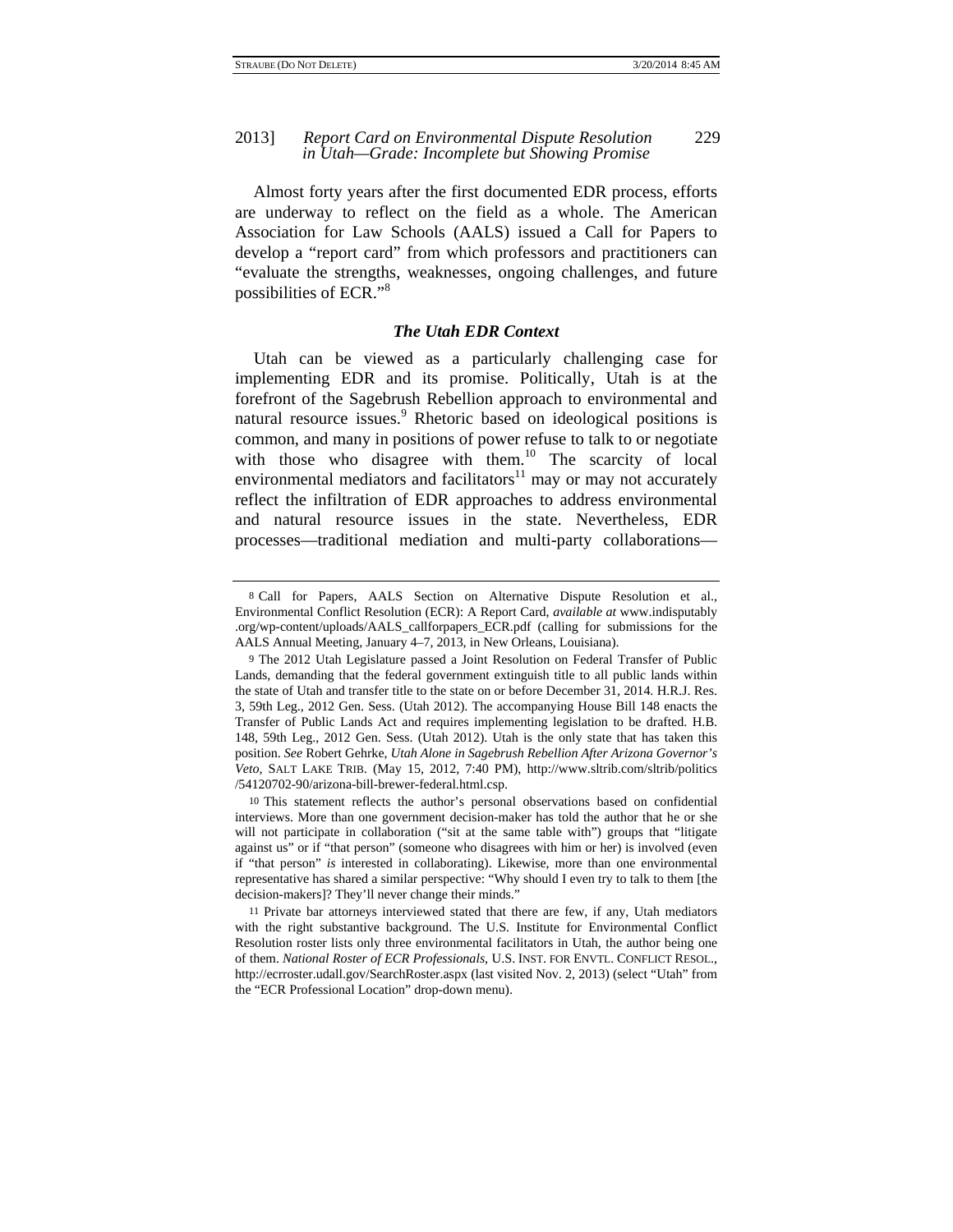have been used in Utah, but they have not been extensively analyzed or publicized.

As one of its first projects, the Stegner Environmental Dispute Resolution Program undertook an informal assessment of EDR in Utah. Over a period of five months, the author conducted over thirty confidential interviews with and received over eighty responses to a written survey from a cross-section of stakeholder interests involved in environmental and natural resource conflicts in Utah.<sup>12</sup> Both the interviews and the written survey documented past and present EDR efforts in the state and solicited the participants' opinions about which EDR approaches work well, which do not, and what barriers exist to expanding the use of EDR in Utah.

This paper assesses and assigns an informal "grade" to the concept of "Environmental Dispute Resolution," as reflected in its use to address environmental and natural resource issues arising in Utah. The author uses the term "Environmental Dispute Resolution" in its broadest sense to include a variety of processes and approaches to prevent, manage, and resolve conflicts and disputes related to environmental, natural resource, and energy issues. That range of processes includes traditional mediation (mediation of both cases in litigation and before litigation has been filed), arbitration, negotiated regulation, collaborative development of agency policy, place-based collaboration (both using an outside facilitator and un-facilitated collaboration), community-based advisory groups, and issue-specific work groups or task forces.

Based on the interview and survey results, as well as the author's professional experiences in Utah and elsewhere,<sup>13</sup> the report card for

<sup>12</sup> Eighty-two individuals responded to the survey, with over sixty respondents answering every question. Stakeholder interests were heard—via survey responses and personal interviews—from all levels of government (federal, regional, state, and local), business, NGOs, community members, academia, private bar attorneys, and third-party neutrals. They work on a broad range of issues including air and water quality, land use, water law, energy, oil and gas, mining, and hazardous substances. Although the written survey results remain anonymous, there is no doubt that in some cases, the same individual was interviewed *and* responded to the survey. The author makes no claim that the interviews or survey results have any statistical significance. The survey questions are included in Appendix A of this piece. A summary of the EDR survey results is available from the author who can be contacted at michele.straube@law.utah.edu.

<sup>13</sup> The author practiced environmental law for ten years as a state enforcement attorney, a utility consumer advocate, and a private practice attorney. She was a policy consultant to all levels of government and corporate clients for eight years. For the past fifteen years, the author has been an environmental mediator/facilitator, working on projects in Utah and the Mountain West. Her environmental mediation/facilitation cases have included Superfund,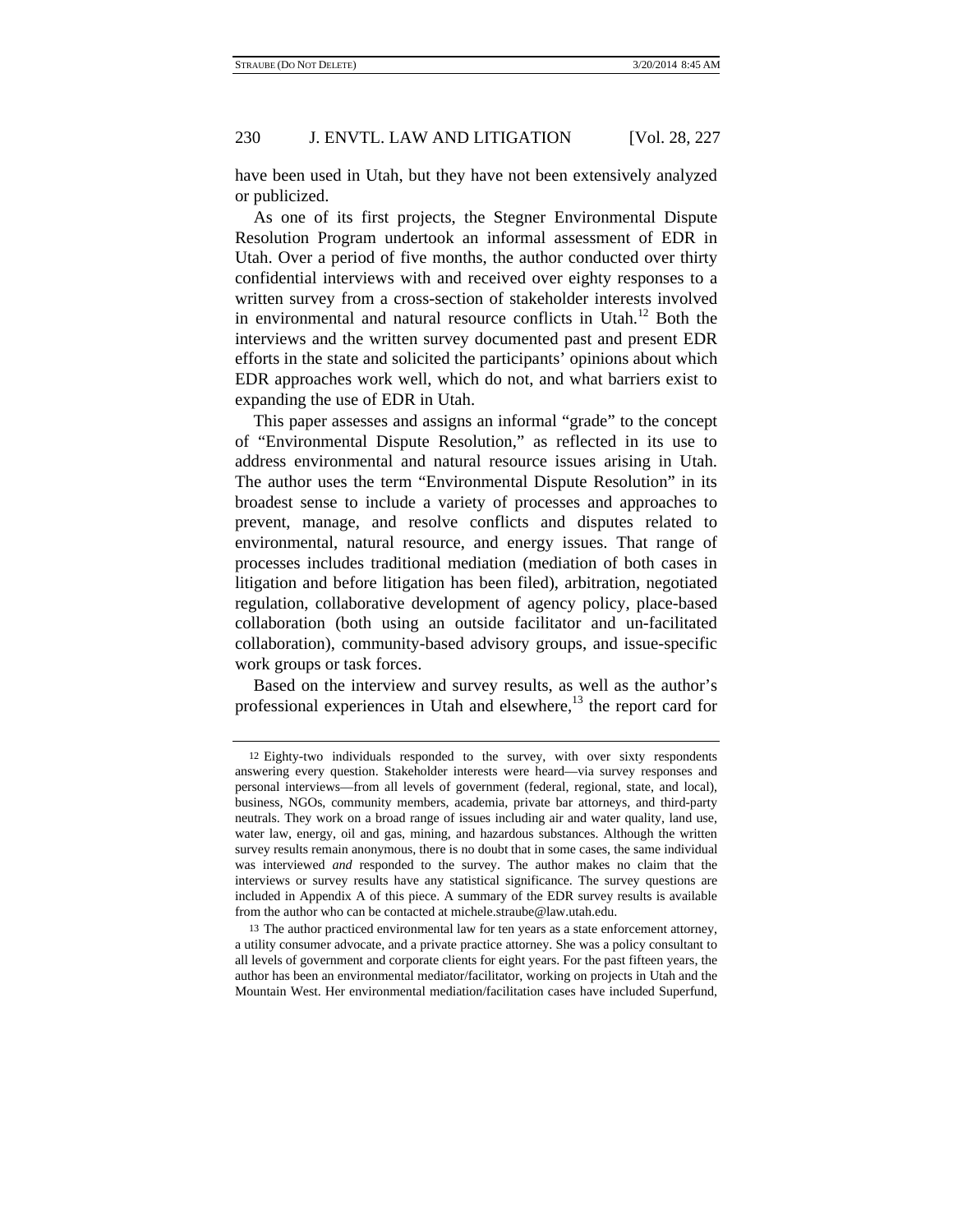#### 2013] *Report Card on Environmental Dispute Resolution* 231 *in Utah—Grade: Incomplete but Showing Promise*

Environmental Dispute Resolution in Utah should reflect a grade of "Incomplete but Showing Promise." While this Article focuses specifically on the experience with EDR processes in Utah, the conclusions reached and areas for improvement identified may be instructive for the EDR field as a whole.

#### **I**

#### **ASSESSMENT OF EDR IN UTAH**

#### *A. Grading Rubric*

The concept of EDR in Utah is being graded according to the following rubric: $14$ 

- 1. stakeholders' understanding of the EDR concept (extent of Utah stakeholders' knowledge about the existence of various EDR processes and how they work, as well as an understanding of the benefits of EDR);
- 2. application of the EDR concept to the facts (Is EDR being used at all in Utah? How, when, and why is EDR being used?);
- 3. whether legitimate answers are provided (correlation between the use of EDR and results perceived by the stakeholders as desirable);
- 4. quality of work (quality of EDR being conducted in Utah); and
- 5. experiential learning (the extent of documentation and evaluation of EDR processes in Utah).

#### *B. Stakeholders' Understanding of the EDR Concept*

It is not enough to assume that if we build EDR capacity, stakeholders will come. In order for EDR processes to be used, potential conveners and stakeholders need to be aware of the existence of EDR and how it works, have the ability to participate effectively in those processes, understand the benefits of EDR, and be able to identify appropriate situations for the use of EDR. Our

grazing on public lands, climate change and air quality, watershed restoration, and environmental justice issues. She is a certified ADR professional (Utah), a master mediator (Utah state court roster), and has received a certificate in public participation (IAP2).

<sup>14</sup> The standards used to assess each component are explained more fully in the following sections.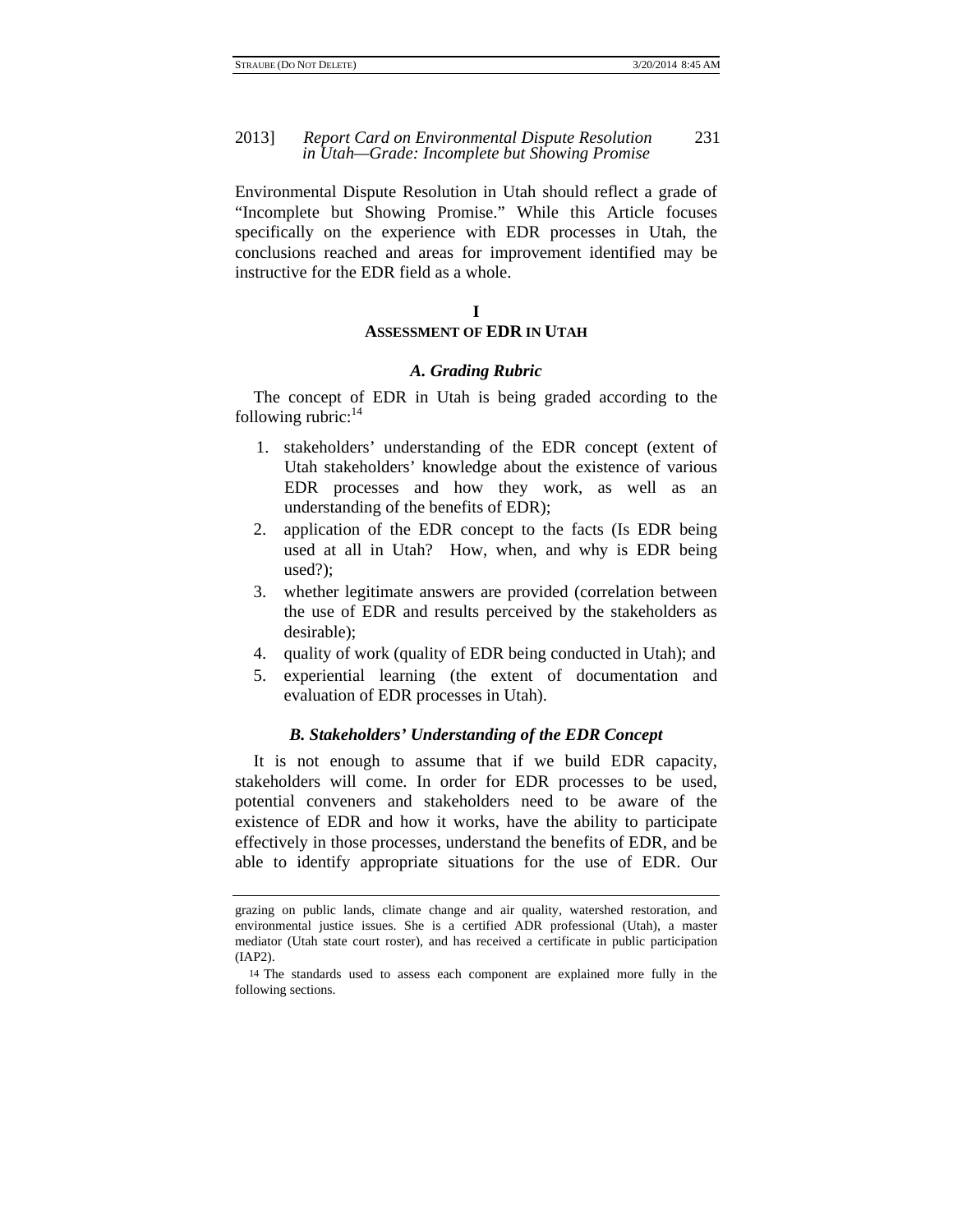research suggests a range of understanding about EDR in Utah—from distrust to curiosity to great sophistication—with an unequal and shallow distribution across potential users of EDR processes.

A foundational confusion relates to EDR's definition: Which approaches should be included in the concept of "Environmental Dispute Resolution"? Is EDR simply an alternative to litigation (usually mediation and arbitration)? Does EDR include a variety of conflict prevention and conflict management strategies (e.g., problemsolving collaboration, collaborative NEPA processes, community advisory councils, etc.)? Or does EDR also include different approaches to governing (e.g., collaborative governance, deliberative democracy, etc.)? The academic literature and proliferation of nonprofit organizations promoting EDR across the country offer a confusing multitude of terminology and theoretical approaches, many of which profess to be mutually exclusive but which in reality are conceptually overlapping. The core values or basic principles of various approaches often read like variations on a theme (e.g., Public Participation (P2), EDR, Environmental Collaboration and Conflict Resolution (ECCR), community engagement, deliberative democracy, and collaborative governance). $^{15}$ 

Individuals involved in environmental and natural resource issues in Utah are generally aware of the existence of EDR processes, but there is a wide range of views about EDR's efficacy and a limited understanding of the variety of approaches available. Research showed that perspectives varied somewhat between lawyers and nonlawyers.

A small number of lawyers resist the concept of using alternatives to litigation such as mediation. That reluctance is motivated by selfinterest ("mediation is not in a lawyer's best [financial] interest"<sup>16</sup>) or

<sup>15</sup> *See, e.g.*, NAT'L COAL. FOR DIALOGUE & DELIBERATION, RESOURCE GUIDE ON PUBLIC ENGAGEMENT (2010), *available at* http://www.ncdd.org/files/NCDD2010 \_Resource\_Guide.pdf (core principles for public engagement in deliberative democracy); *Definition & Principles*, U.S. INST. FOR ENVTL. CONFLICT RESOL., http://www.ecr.gov /Basics/Principles.aspx (last visited Nov. 2, 2013) (environmental dispute resolution/environmental collaboration and conflict resolution basic principles); *What Is Collaborative Governance?*, POL'Y CONSENSUS INITIATIVE, http://www.policyconsensus .org/publicsolutions/ps\_2.html (last visited Nov. 2, 2013) (key principles of collaborative governance); INT'L ASS'N FOR PUB. PARTICIPATION, http://www.iap2.org.au (last visited Nov. 2, 2013) (core values of public participation).

<sup>16</sup> All quotations and references to individual statements in this article come from confidential interviews or narrative survey responses. As all interviewees were promised confidentiality and survey responses cannot be tied back to a specific respondent, individual citations will not be given.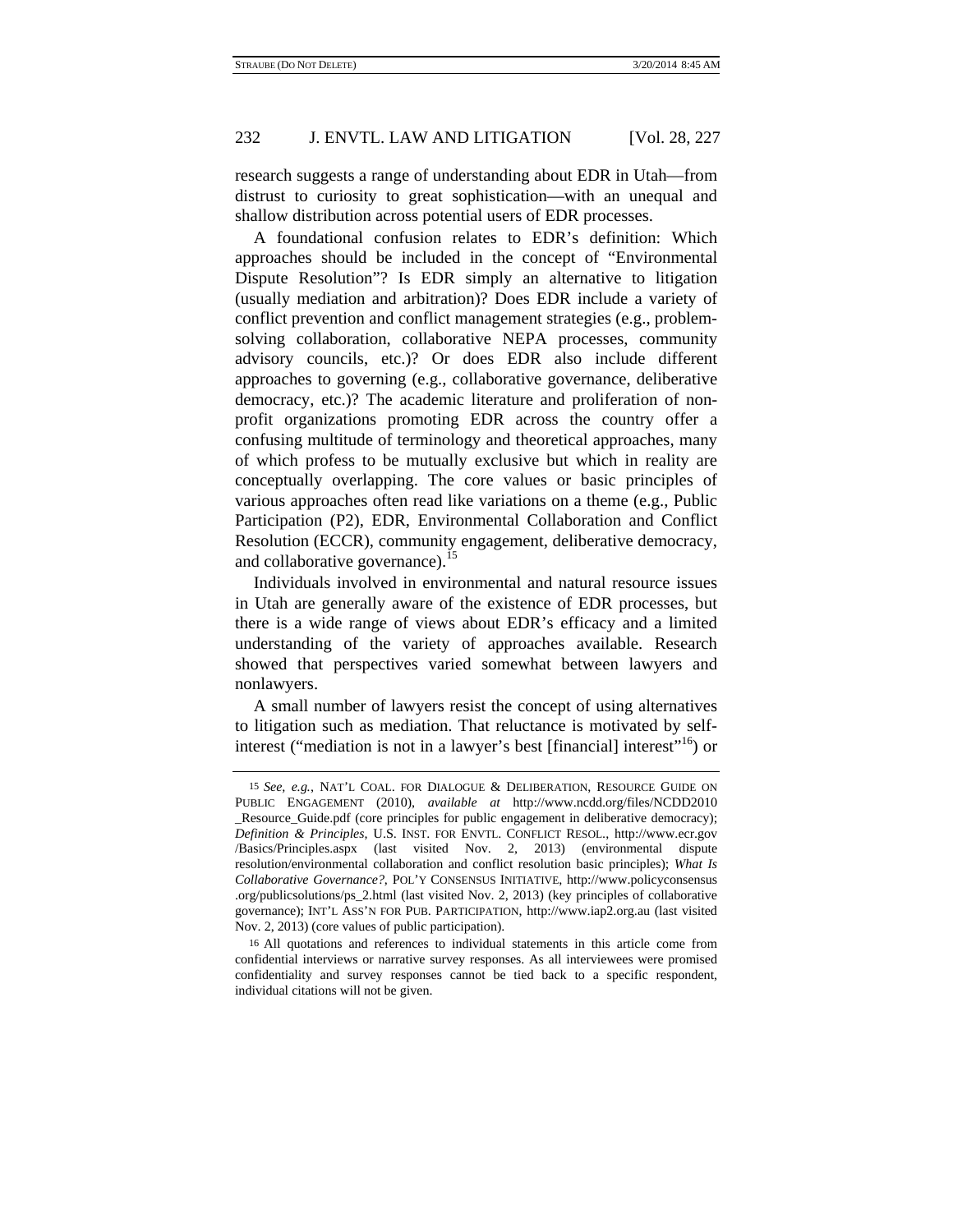#### 2013] *Report Card on Environmental Dispute Resolution* 233 *in Utah—Grade: Incomplete but Showing Promise*

a disbelief in the value or power of interest-based negotiation (once litigation is filed, the company and/or their lawyers are "locked-in" to positions). A much larger proportion of lawyers were willing to consider mediation and listed some specific types of cases where it would be most applicable but commented that there were few if any local mediators with the requisite substantive expertise.

Nonlawyers who chose to complete the survey were aware of or had been involved in at least one EDR process. The author knows from personal communications, however, that several individuals chose not to take the survey at all because they did not have personal experiences on which to base their answers. The number of surveys started compared to the number of completed surveys may also suggest some lack of familiarity with EDR processes.<sup>17</sup>

The potential benefits of EDR appear to be well understood by those interviewed and surveyed in Utah, although some respondents expressed skepticism about the possibility of achieving these benefits. Figure 1 documents survey respondents' opinions about what motivates them (or their clients) to participate in an EDR process. The most-cited benefits for lawyers *and* nonlawyers relate to inclusiveness and creativity in decision making, with reduced time and cost playing a significantly smaller role. This perspective about potential benefits may need to be tempered, however, by individual comments questioning whether some EDR processes are well designed or effectively implemented or whether significant stakeholder perspectives have been specifically excluded. Whether or not the comments are true, they reinforce a general awareness of the concept of EDR and its theoretical underpinnings.

<sup>17</sup> Eighty-two individuals responded to the first survey question asking for their personal experience with EDR in Utah. Seventy-two individuals answered the next question asking which EDR process they found most effective, and over sixty individuals completed the entire survey.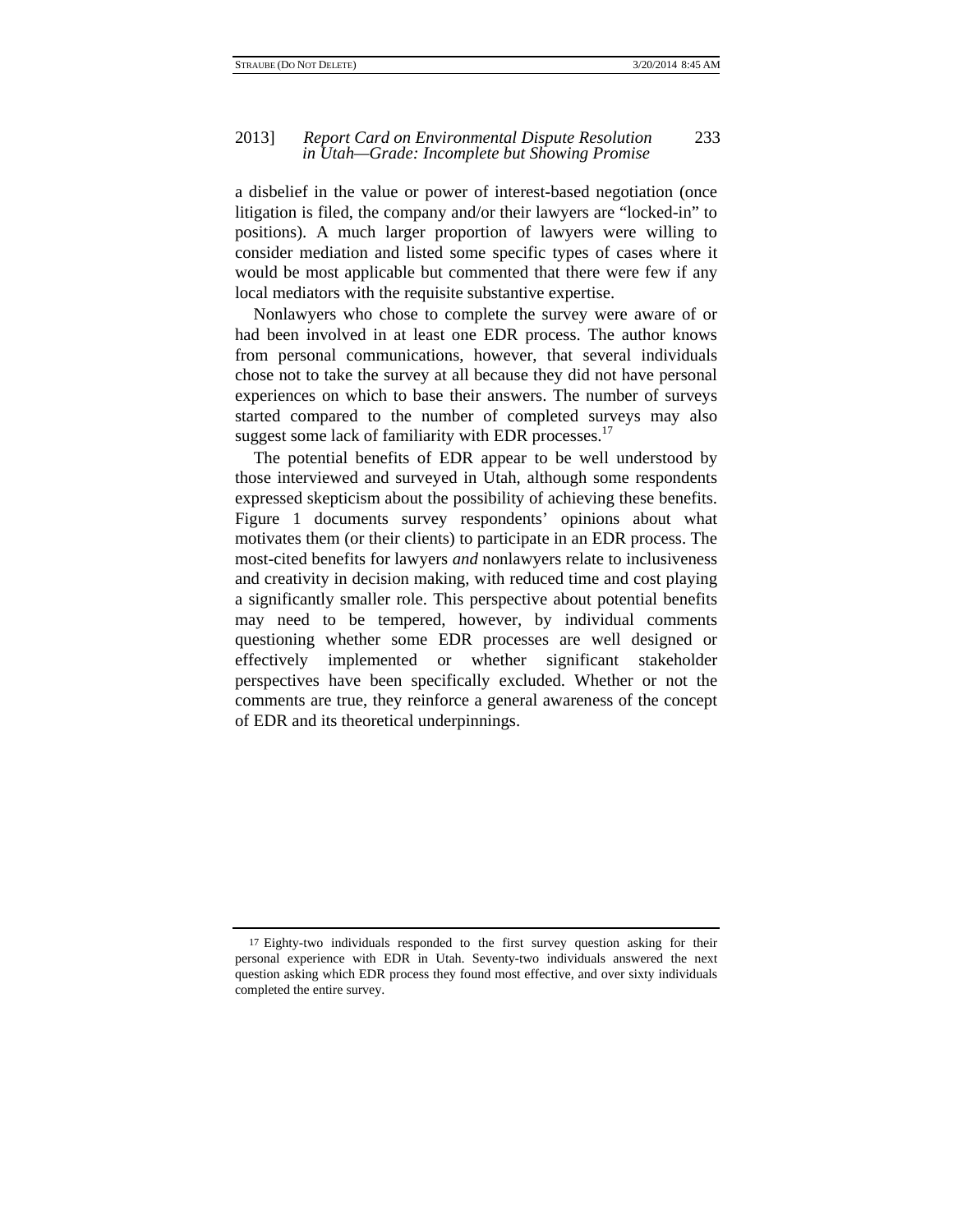

What motivates you or your client to participate in an EDR process?

Source: Wallace <u>Stegger</u>; Center<br>Environmental Dispute Resolution<br>Survey, June – July 2012

 $a=81$ 

Note: percentages may not add up to 100<br>percent due to rounding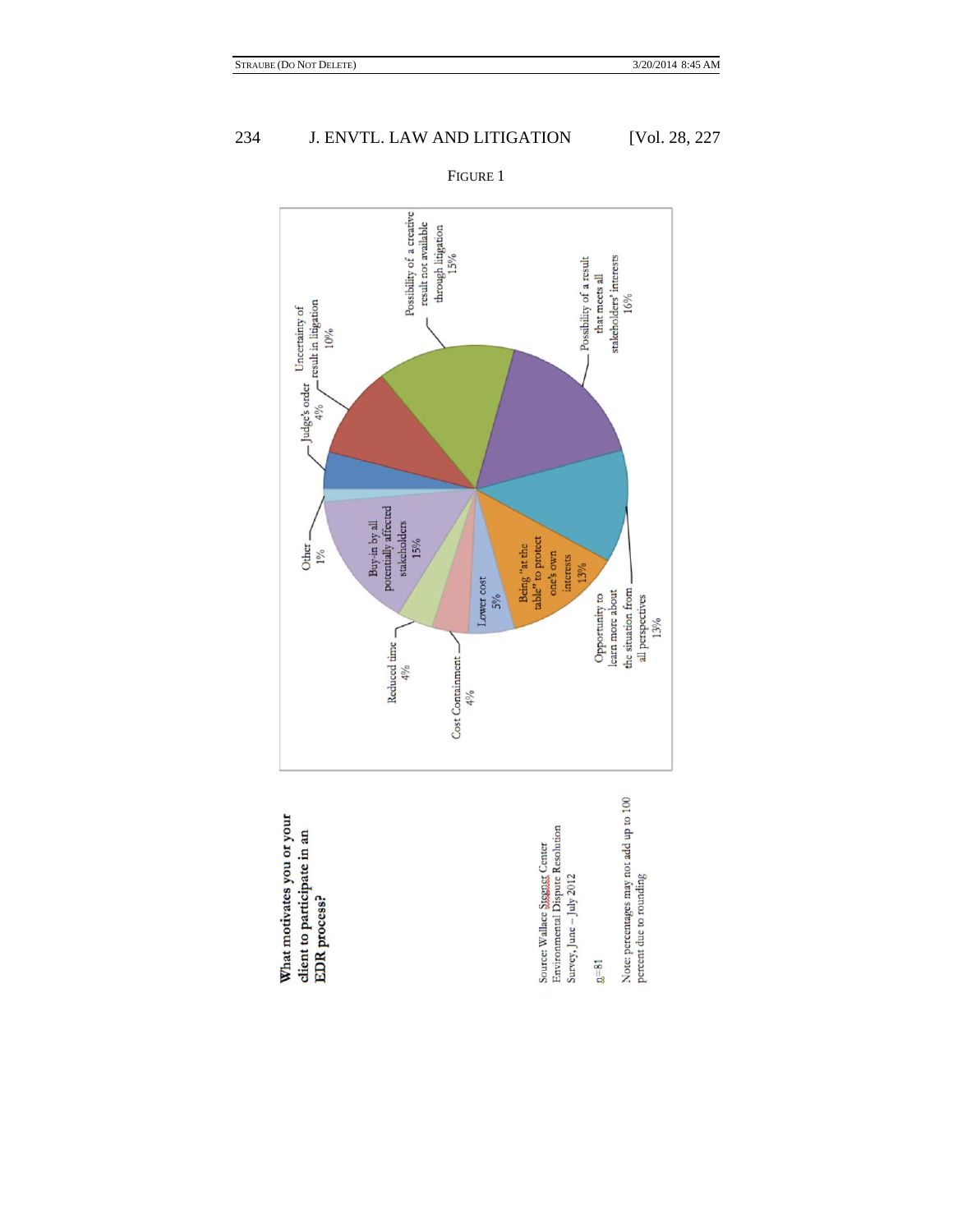An understanding of the EDR concept seems to be relatively well distributed across stakeholder interests in Utah, $^{18}$  but there is a question about whether that understanding has filtered down to all levels of the organizations involved and whether it informs day-today and on-the-ground approaches to environmental and natural resource issues. Several individuals interviewed mentioned the need to educate the "younger generation" who will be the "leadership in 20 years from now" about the value of collaborative approaches to decision making in environmental and natural resource issues. Several agency leaders at the state and federal level suggested that experiences with EDR have been limited to top management and a few individuals and that the "line staff" needs to become familiar with the opportunities that EDR offers for improved decision making.

We give a "sub-grade" of "Incomplete" for "Stakeholders' Understanding of the EDR Concept." Some Utah stakeholders have a good understanding of the EDR concept and recognize its benefits and potential shortcomings. A significant group of Utah stakeholders, however, have a more limited understanding, often due to lack of exposure to and experience with EDR processes.

#### *C. Application of EDR Concept to the Facts*

The grade assigned to the concept of EDR in Utah will depend both on whether stakeholders understand the concept and whether they use EDR (apply the concept to the facts). Interview and survey results reflect that multiple types of EDR have been used for environmental and natural resource issues in Utah, and participants have strong opinions about which are most and least effective. Respondents also identified many more issues they felt might be appropriate for future EDR.

The type of EDR process with which survey respondents had personal experience depended in part on whether or not they were practicing attorneys. Figure 2 summarizes the survey results on this question. Respondents who identified themselves as practicing attorneys were more likely to have participated in processes that are directly related to litigation and regulatory process, such as mediation

<sup>18</sup> This conclusion is based on the broad range of stakeholder interests interviewed by the author, as well as the distribution of survey respondents across stakeholder categories. *See supra* text accompanying note 12.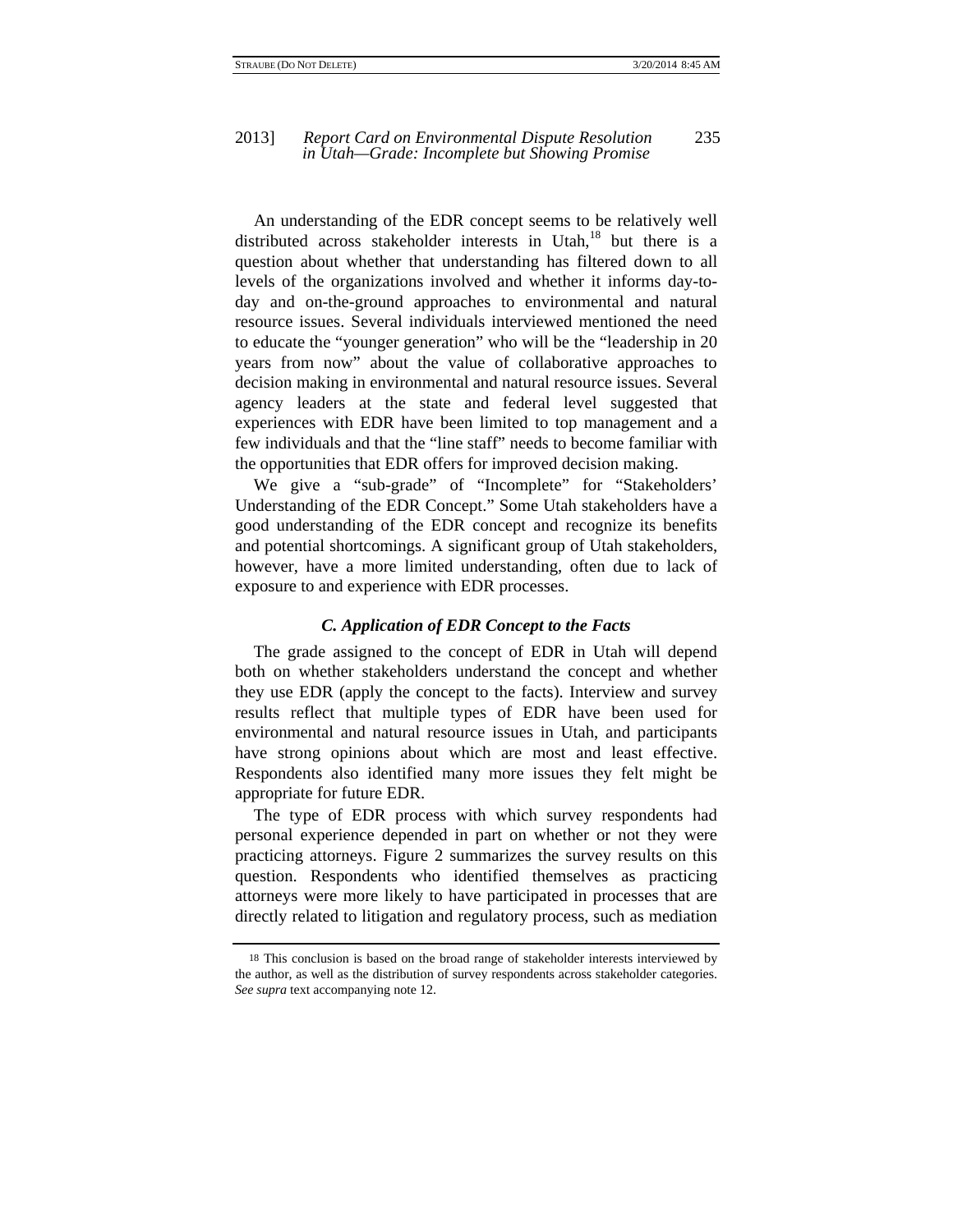(either before or after litigation had been filed), arbitration, or negotiated regulations. Those who did not identify themselves as practicing attorneys had more personal experience with collaborative development of agency policy and place-based collaboration (facilitated and un-facilitated). Personal experience with issuespecific work groups or task forces was approximately equal between attorneys and nonattorneys.

| Respondents who are not<br>practicing attorneys                    | Never  | Sometimes | Often  | Always | Respondents who are<br>practicing attorneys                        | Never | Sometimes | Often  | Always |
|--------------------------------------------------------------------|--------|-----------|--------|--------|--------------------------------------------------------------------|-------|-----------|--------|--------|
| Lack of trust between<br>participants                              | $5\%$  | $10\%$    | 73%    | 13%    | Lack of trust between<br>participants                              | $0\%$ | 11%       | 58%    | $32\%$ |
| collaboration or consensus-<br>Lack of knowledge about<br>building | $3\%$  | 38%       | 58%    | $3\%$  | collaboration or consensus-<br>Lack of knowledge about<br>building | $0\%$ | 39%       | 50%    | $11\%$ |
| Lack of political support for<br>dialogue                          | $5\%$  | $30\%$    | 53%    | $13\%$ | Lack of political support for<br>dialogue                          | $0\%$ | 42%       | 47%    | $11\%$ |
| Lack of available facilitators                                     | $28\%$ | 48%       | 25%    | $0\%$  | Lack of available facilitators                                     | 44%   | $50\%$    | $6\%$  | $0\%$  |
| Lack of impartial facilitators                                     | $20\%$ | 60%       | 20%    | $0\%$  | Lack of impartial facilitators                                     | 22%   | $67\%$    | $11\%$ | $0\%$  |
| Inadequate time to let the<br>process run its course               | $10\%$ | 36%       | 46%    | $8\%$  | Inadequate time to let the<br>process run its course               | $0\%$ | 76%       | $6\%$  | $18\%$ |
| Inadequate funding                                                 | $10\%$ | 20%       | $55\%$ | $15\%$ | Inadequate funding                                                 | $0\%$ | 50%       | 33%    | 17%    |
| Unwillingness to compromise                                        | $8\%$  | 33%       | 50%    | $10\%$ | Unwillingness to compromise                                        | $0\%$ | $37\%$    | 42%    | $21\%$ |
| Federal Advisory Committee<br>Act (FACA)                           | $20\%$ | 67%       | $3\%$  | $10\%$ | Federal Advisory Committee<br>Act (FACA)                           | 40%   | 53%       | $7\%$  | $0\%$  |

FIGURE 2

What are the obstacles to increased use of dialogue and consensus building on environmental, natural resource and energy issues, especially in Utah?

ntal Dispute Resolution Survey, June - July 2012

 $\mathfrak{g}\text{=}60$  (19 practicing attorneys and 41 are not practicing atto add

Note: percentage

Wallace Stegger Center Envi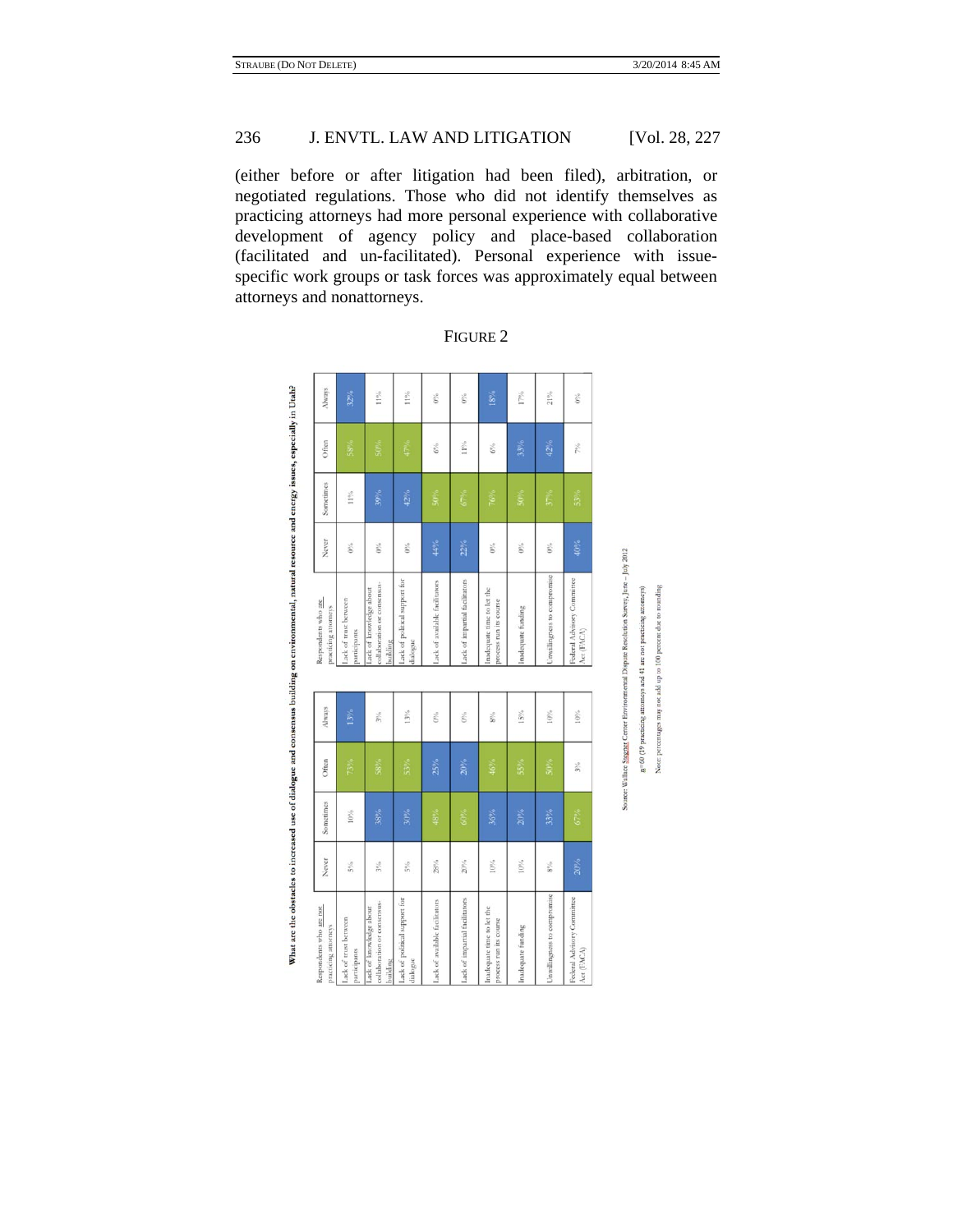#### 2013] *Report Card on Environmental Dispute Resolution* 237 *in Utah—Grade: Incomplete but Showing Promise*

Survey respondents and interviewees expressed strong preferences about which types of EDR they felt were most and least effective, with little noticeable difference between practicing attorneys and others. Figure 3 documents the quantitative answers given by survey respondents in evaluating different EDR approaches.<sup>19</sup> Place-based collaborations using an outside facilitator were considered most effective by the greatest number of respondents, whereas unfacilitated collaborations and mediation of a case in litigation ranked as least effective.



FIGURE 3

19 Note that approximately seventy-five percent of the respondents took the time to give their open-ended opinion about why they made their most and least effective choices, sometimes using strong language to express their opinions. Likewise, the topic of which EDR approach is more or less effective, and why, generated a lot of comment during the author's interviews.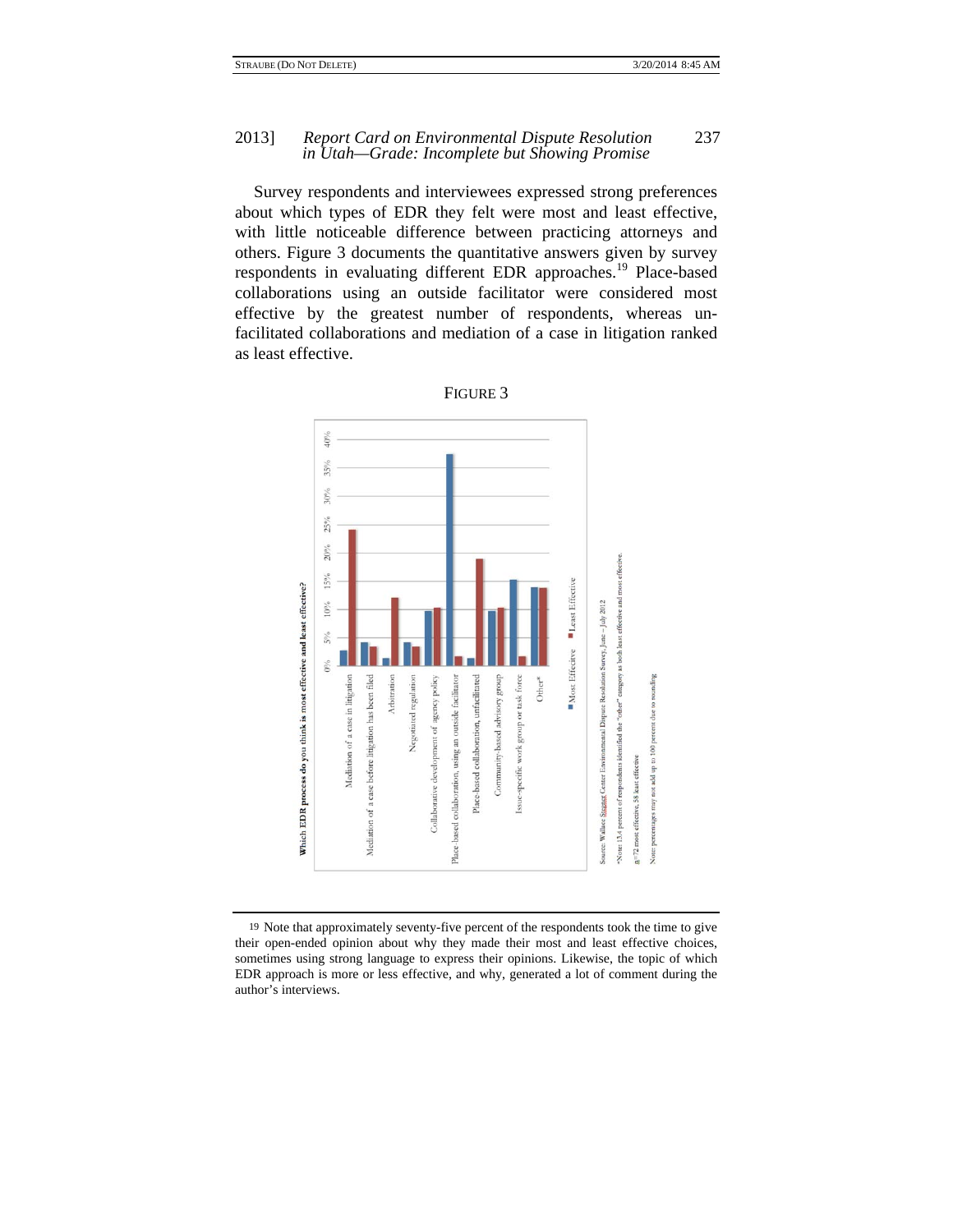Several themes emerged from the narrative reasons given for why certain EDR processes are more or less effective.<sup>20</sup> The "early and often" theme was raised frequently as an attribute of successful EDR processes. Respondents pointed to the advantages of including all perspectives early in a decision-making process, *before* preferred alternatives are selected (i.e., *before* there is much to disagree with), with the purpose of the collaborative process being to identify common goals and reach consensus solutions. Many respondents also valued the use of an unbiased facilitator who was not affiliated with any of the participants or interests, claiming that this provided legitimacy and focus to the conversation. Finally, a significant number of respondents stated that a site-specific focus (place-based collaboration) had the highest likelihood of success because the participants were motivated to reach a workable result out of love for "the place," as well as providing a very real focus for implementing policies and ideological concepts on the ground.

Many of the reasons articulated for why a particular EDR process was least effective had less to do with the process itself than with how it was implemented (a factor that will be assessed in more detail below in the "quality of EDR" section). Several respondents expressed concern that some stakeholders did not participate in good faith. Some expressed a related concern that decision-making agencies entered into the EDR process with an "agenda" (i.e., a desired end result) and did not stay open to different options suggested throughout the process. In other cases, potential opponents to an agency decision were perceived as equally uncompromising and prone to litigate unless their position was accepted without change.

Two specific processes were identified by some as least effective based on the possibility of bias and the lack of dialogue: arbitration and community advisory groups. Several respondents mentioned arbitration as unattractive because the parties do not control the outcome, which is usually a binding decision. Additionally, the arbitrator is sometimes perceived as biased. Community advisory groups, or task forces, were also cited as a less effective EDR option in Utah because state-sponsored groups were perceived by some to be less inclusive (i.e., opposing viewpoints were excluded) and not

<sup>20</sup> These themes are drawn from the EDR survey results but were echoed in the author's interviews with stakeholders.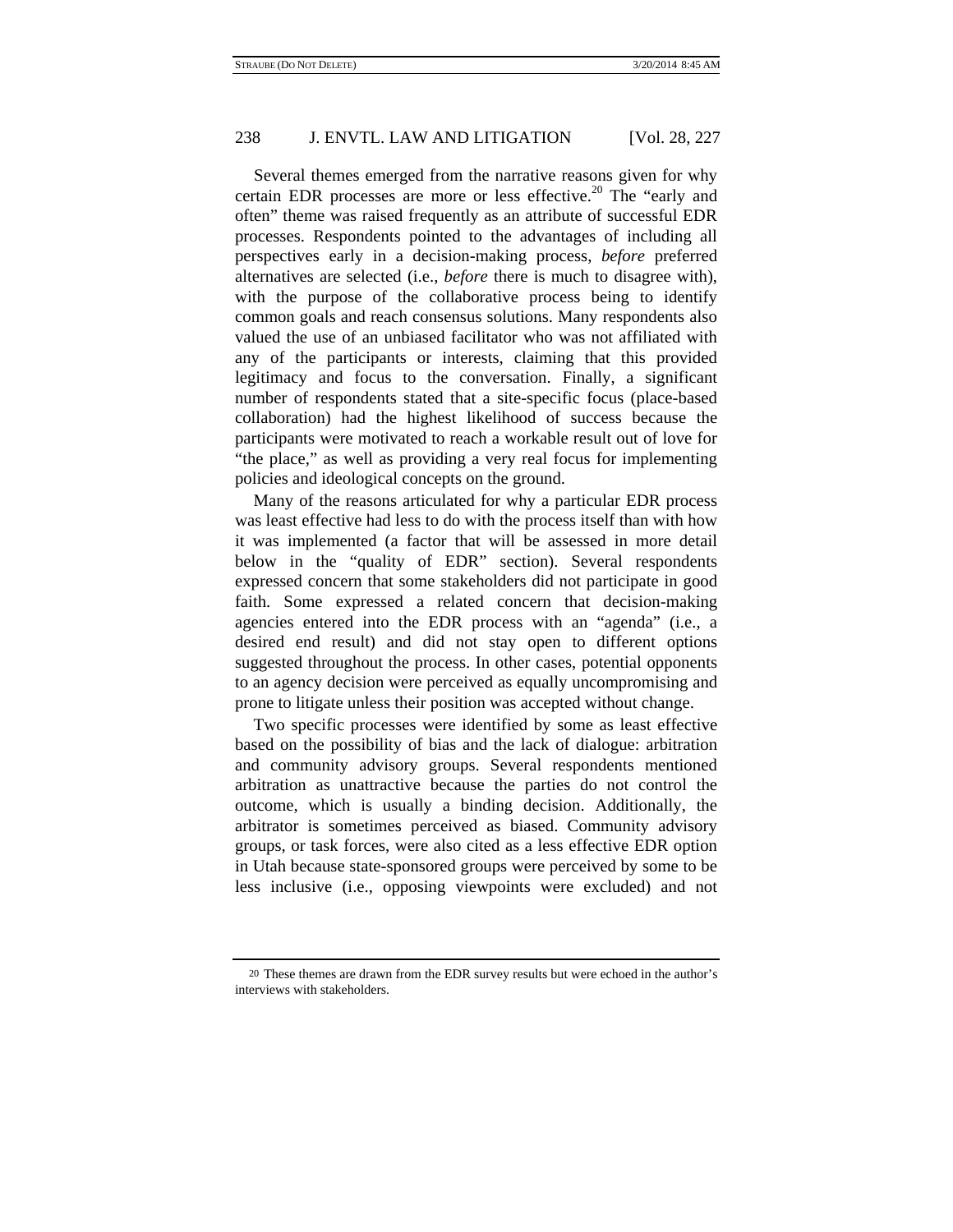focused on problem solving. One respondent described the use of advisory groups and task forces in Utah as "window dressing."<sup>21</sup>

While only one-third of survey respondents saw a need for legal or policy changes to facilitate or regulate the use of EDR processes in Utah, the suggestions for change that were made underscore those respondents' perceptions that EDR processes are valuable and preferable to litigation. Many suggested that negotiation or mediation should be required before any litigation is filed in environmental and natural resource issues. Others suggested that the state set a goal to use collaboration in resolving these types of issues, thus modeling for all stakeholder interests that dialogue and problem solving are preferable approaches. Finally, a small number of respondents recommended "de-incentivizing" litigation by changing the federal Equal Access to Justice Act. $^{22}$ 

A final indicator that stakeholders in Utah can apply the concept of EDR to the facts lies in the long list of environmental, natural resource, and energy issues that survey respondents and interviewees suggested as EDR opportunities.<sup>23</sup> Included were interests in a water ombuds office, energy development-related siting disputes, land use issues, endangered species de-listing proposals, conflicts between user groups on public lands, state land management, mediation of Superfund cost allocation agreements, and many more.

Not surprisingly, individuals who had a positive previous EDR experience were ready to use such a process again and saw many

<sup>21</sup> Controversy surrounding composition of the Utah Radiation Control Board is one recent example of this perceived bias in populating multi-interest groups. In response to a legislative change in the 2012 Utah General Session, reducing the number of seats on the board by a third (from thirteen seats to nine) and eliminating several "public" representative seats, Utah's Governor recently selected an EnergySolutions representative to sit on the Board. Judy Fahys, *Radiation Board Overhaul, Appointment Draws Heat*, SALT LAKE TRIB. (Aug. 8, 2012, 1:34 PM), http://www.sltrib.com/sltrib/politics/54650590 -90/board-company-energysolutions-herbert.html.csp. EnergySolutions is the largest (and virtually only) radioactive waste company regulated by the Board. *Id.* Note, however, that the Radiation Control Board is a regulatory entity, not an EDR process.

<sup>22</sup> This suggestion may discount the valid role of litigation in some cases. If litigation is successful and sets a new precedent by clearly articulating applicable rules or standards, this may create a common goal that can form the basis for post-litigation collaboration. This was the case in the successful collaborations addressed later in this piece. *See infra* Part D.

<sup>23</sup> Survey respondents and interviewees together suggested over fifty specific conflicts or types of disputes they felt would benefit from use of EDR processes, rather than reliance on current decision-making approaches and subsequent litigation.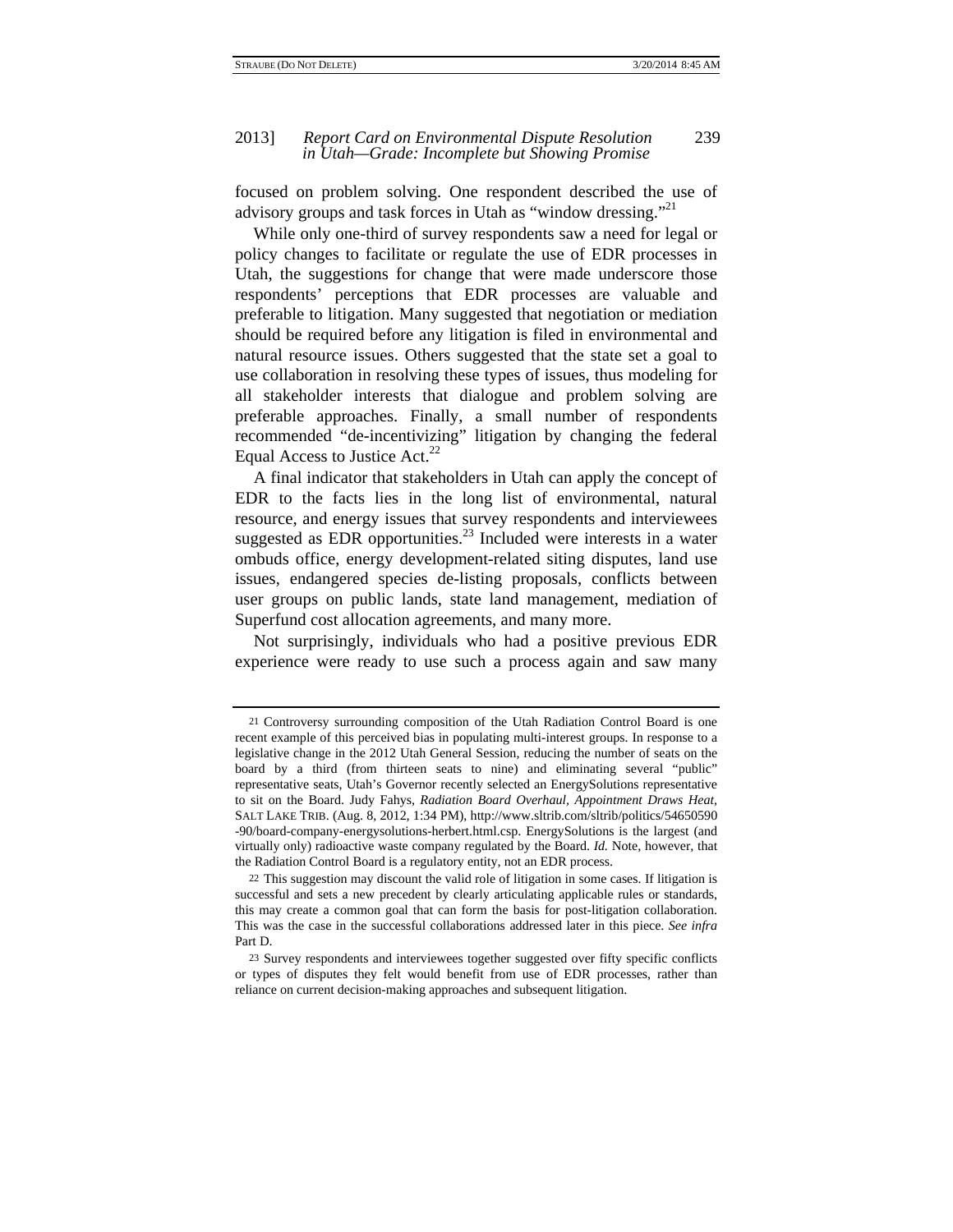possibilities. Individuals who had a poor EDR experience, or none at all, were less enthusiastic or creative about identifying future cases or issues. Many respondents in both categories recognized, however, that the short supply of conveners and facilitators, as well as the reluctance of some stakeholders to participate, might affect the possibility of initiating an EDR process on many of the issues, as well as their likelihood of success.

We give a "sub-grade" of "Incomplete" for "Application of EDR Concepts to the Facts." While many stakeholders recognize the possibility for the use of EDR, decision-makers at both the state and federal level are not regularly turning to EDR processes to prevent or manage conflict around environmental and natural resource issues in Utah.

#### *D. Legitimate Answers Provided*

EDR in Utah cannot be judged exclusively on the basis of the solutions agreed to by the participants. By definition, there is no "right" answer in mediation or collaborative processes—the "right" answer is a solution that all stakeholders can accept and will implement. There are also intangibles, short of or in addition to an agreement, that may be valuable and legitimate measures of an EDR process. Overall, perceptions about the correlation of EDR processes in Utah with desired results are somewhat mixed, often depending on whether the person speaking was included in the particular process or not.

There are a variety of measures that researchers might use to determine whether EDR processes are providing legitimate answers. $^{24}$ Some measures are more objective or directly measurable than others. Have otherwise intractable problems been resolved? Has the environment been improved? Have "better" decisions been made? 2Has the negotiated solution been implemented? Have long-term relationships improved? Has litigation been avoided or settled?

Survey respondents and interviewees offered EDR process examples that give both "yes" and "no" answers to these and other questions. These may not be the types of questions, however, that are

<sup>24</sup> Many researchers have attempted to evaluate EDR processes. *See, e.g.*, THE PROMISE AND PERFORMANCE OF ENVIRONMENTAL CONFLICT RESOLUTION (Rosemary O'Leary & Lisa B. Bingham eds., 2003); Kirk Emerson et al., *Environmental Conflict Resolution: Evaluating Performance Outcomes and Contributing Factors*, 27 CONFLICT RESOL. Q. 27 (2009).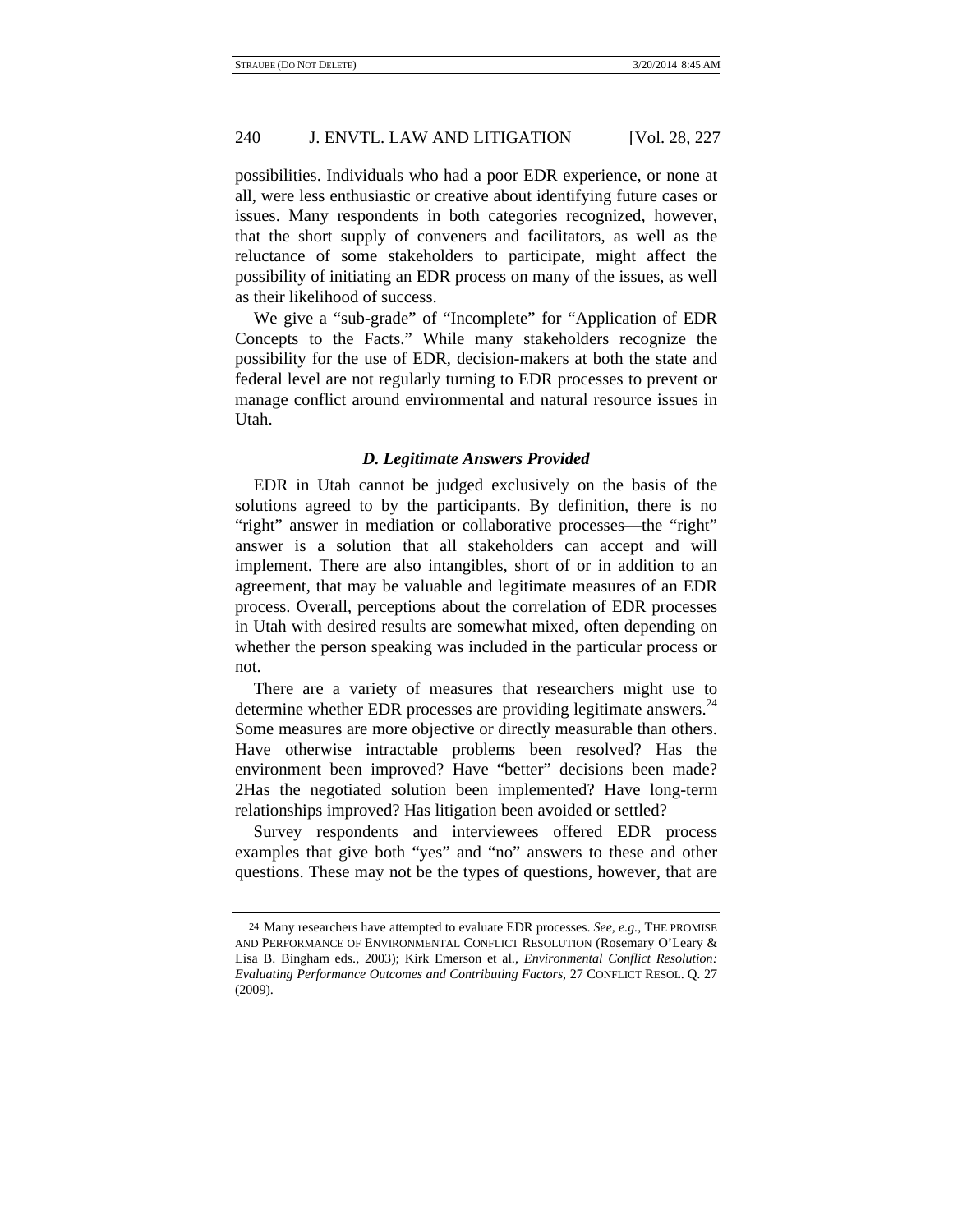#### 2013] *Report Card on Environmental Dispute Resolution* 241 *in Utah—Grade: Incomplete but Showing Promise*

persuasive to Utah stakeholders or that motivate their participation in EDR processes. The narrative survey responses and interview discussions suggest that many stakeholders in Utah focus on three practical outcomes from EDR processes that they find legitimate and compelling.

First, project proponents value the ability to reach a workable solution that moves past roadblocks and allows projects and activities to begin or continue. Second, project opponents value the opportunity to pursue creative solutions that address the "real" issues, regardless of whether a court could issue a ruling on them. Third, many stakeholders appear to value the opportunity to build long-term relationships that carry over to future issues and help to prevent or manage future conflicts. As several individuals have told the author, "it's all personal and comes down to relationships."

The following are representative, but definitely not the only, examples of EDR processes in Utah that demonstrate these three outcomes:

- Two negotiated agreements among a variety of stakeholders that addressed environmental and land use impacts of proposed oil and gas development on public lands.<sup>25</sup> In each case, the developer was able to initiate oil and gas development without going through extensive litigation, while conservation and community interests were able to protect the wilderness and native art features they valued.<sup>26</sup> The parties continue to work together to implement the agreements. $27$
- Collaborative development of a highway alignment, construction timing, and road design to address environmental and public

<sup>25</sup> *See* Robert B. Keiter & Kirstin Lindstrom, *Lessons from Nine Mile Canyon: Achieving Consensus over Energy Development on the Public Lands*, 57 ROCKY MTN. MIN. L. INST. 3-1 (2011) (discussing the negotiations between BBC and SUWA); Nick Snow, *Salazar Applauds Collaboration, Authorizes Eastern Utah Gas Project*, OIL & GAS J. (May 9, 2012), http://www.ogj.com/articles/2012/05/salazar-applauds-collaboration -authorizes-eastern-utah-gas-project1.html (discussing the negotiations between Anadarko Petroleum Corporation and Environmental groups). It should be noted that no agreement was reached in a third similar situation. *See* Paul Foy, *Feds Approve Gas-Drilling Project in Eastern Utah*, BLOOMBERG BUSINESSWEEK NEWS (June 18, 2012), http://businessweek .com/ap/2012-06-18/feds-approve-gas-drilling-project -in-eastern-utah.

<sup>26</sup> *See supra* note 25.

<sup>27</sup> Personal communications between author and stakeholders.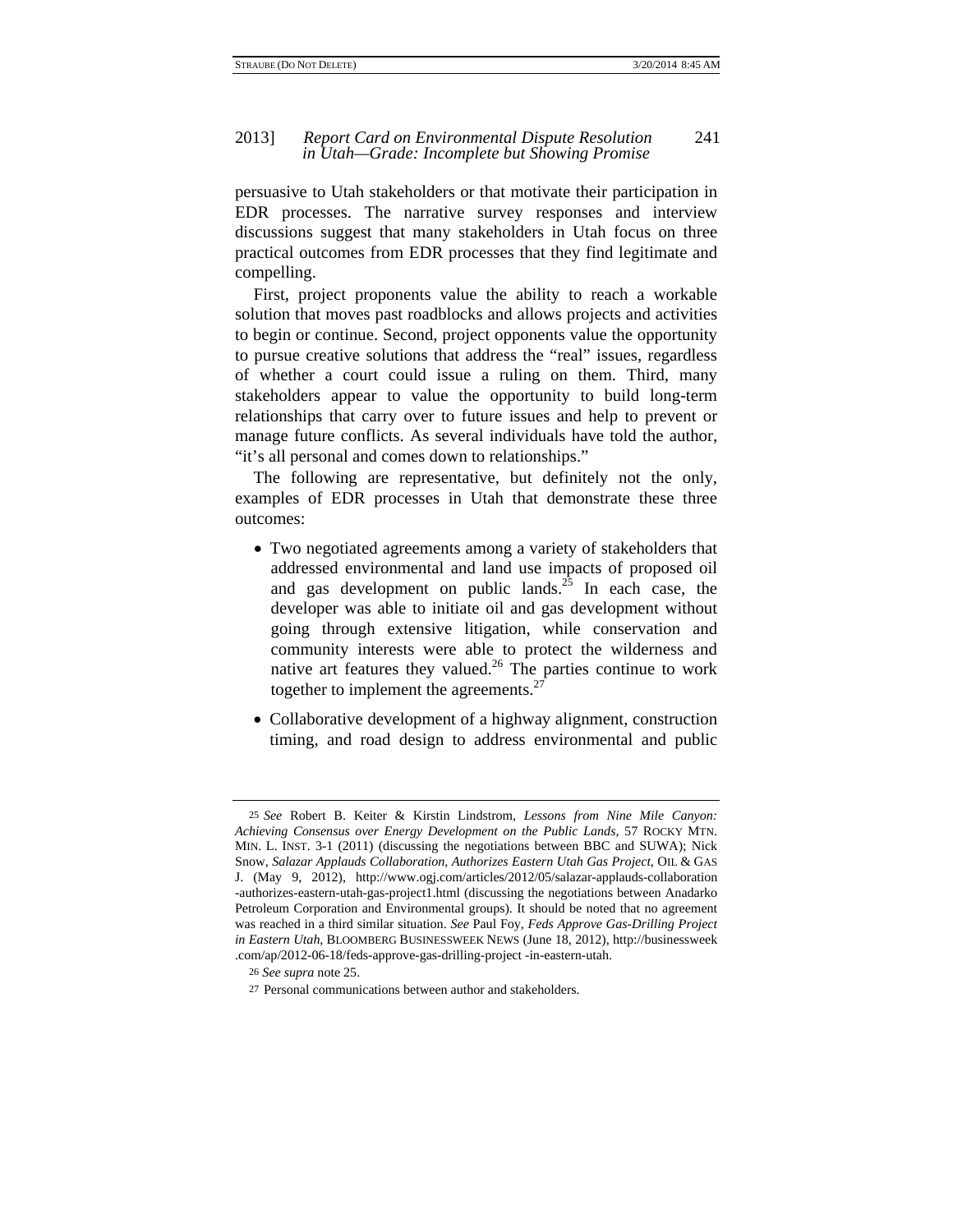transit concerns.28 The Utah Department of Transportation was able to build a road without additional litigation, while the original opponents' concerns about wetlands protection and mass transit were accommodated.29 The parties worked together to authorize and design a subsequent extension of the highway involving similar environmental and transit planning issues, while also addressing public health concerns not raised in the first process.<sup>30</sup>

 Consensus agreement between public land managers, ranchers, and environmental groups about grazing management practices and collaborative monitoring to reach desired future conditions.<sup>31</sup> Grazing allotments were allowed to continue operation with management changes and reduced livestock numbers.<sup>32</sup> The parties continue to work together to make needed infrastructure improvements and discuss adaptive management actions based on shared monitoring information.<sup>33</sup>

Not all survey participants and interviewees share the positive reviews about EDR processes in general or about the specific EDR processes identified above. Some consider "creative solutions" to be excessive compromise. Others assert that not all significant interests were included in a given EDR conversation, leaving some issues unresolved or poorly resolved. Still others do not believe that the agreed-upon solutions will have the desired environmental benefits. Some concern was also expressed during interviews that solutions developed collaboratively under one political administration can be unilaterally changed or reversed by the next administration, making

<sup>28</sup> *See* Robert W. Adler, *In Defense of NEPA: The Case of the Legacy Parkway*, 26 J. LAND RESOURCES & ENVTL. L. 297 (2006). Note that collaborative discussions did not start until after highway opponents were successful in the Tenth Circuit and permits were remanded for additional NEPA review. *Id.* at 305–06; *see also* UTAH TRANSIT AUTH., UTAH DEP'T TRANSP., 1 MOUNTAIN VIEW CORRIDOR FINAL ENVIRONMENTAL IMPACT STATEMENT app. 3A (2008), *available at* http://www.udot.utah.gov/mountainview /content/feis (follow "3A - Growth Choices Study" hyperlink).

<sup>29</sup> *See supra* note 28.

<sup>30</sup> *See supra* note 28.

<sup>31</sup> *See* MICHELE STRAUBE, U.S. INST. FOR ENVTL. CONFLICT RESOL., TUSHAR GRAZING ALLOTMENTS COLLABORATION FINAL REPORT (Apr. 2009), *available at* http://projects.ecr.gov/tushar/pdf/finalreport050209.pdf. Note that the collaboration was created as part of a settlement agreement in a NEPA appeal.

<sup>32</sup> *Id.* at 49, 62–63.

<sup>33</sup> Personal communications between author and stakeholders.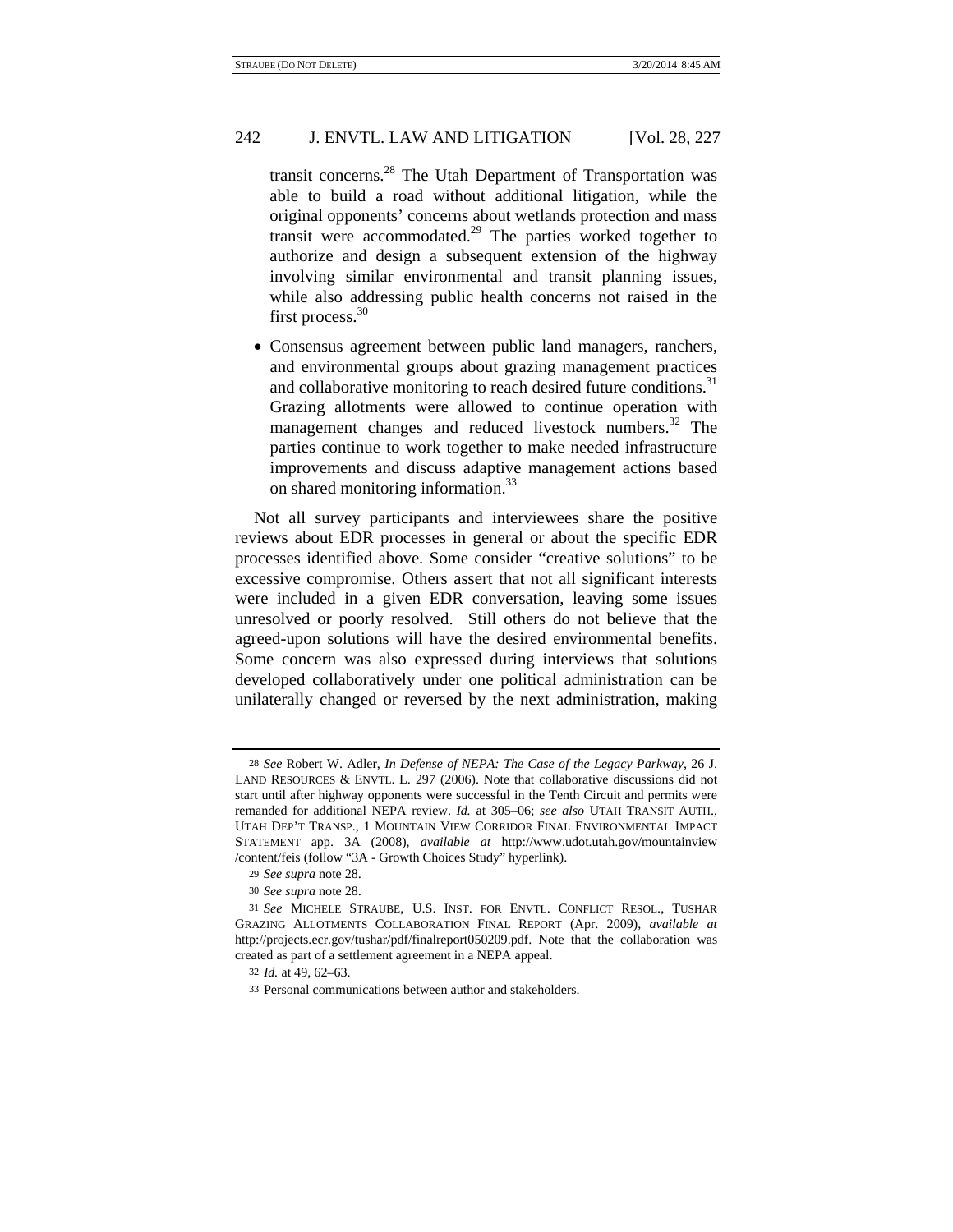participants question whether time invested in some EDR processes is worthwhile. $3\overline{4}$ 

We give a "sub-grade" of "Incomplete" for "Legitimate Answers Provided." EDR in Utah is providing legitimate answers in many cases, but it has not been generally accepted as an effective means of resolving conflict in environmental and natural resources.

#### *E. Quality of Work*

With no formal evaluation mechanisms for EDR processes in Utah, judgments about the quality of work can only come from the participants themselves. The "work" being assessed includes both how the EDR process is designed and how it is carried out.<sup>35</sup> The grade in this category therefore varies considerably, depending on an individual's personal experience. The level of concern raised about potential bias, however, suggests that a universally acceptable quality of work has not yet been achieved.

Respondents expressed a general theme about the lack of local capacity for skilled neutral services, both mediators and facilitators. Several lawyers interviewed mentioned that while mediators are listed on the state court roster as specializing in environmental matters,  $36$ they generally look out-of-state to find the substantive expertise they expect in an environmental mediator (or forgo mediation due to the extra cost involved in going with an out-of-state mediator).

A similar supply issue exists for facilitators. As mentioned earlier, only three Utah facilitators are listed on the national environmental conflict resolution roster.<sup>37</sup> Federal public land agencies encourage

<sup>34</sup> This result is true for virtually any approach taken to resolve environmental and natural resource disputes and may not be a fair criticism of EDR. Results achieved through litigation can be reversed on appeal (though they are binding once appeals are exhausted and become subject to subsequent judicial enforcement), and legislative action can change the rules post-litigation. Results achieved through legislative action are always subject to change as political perspectives and representation change. Perhaps this critique of EDR processes challenges the level of certainty that a collaboratively developed solution will be implemented.

<sup>35</sup> The author acknowledges that the EDR processes she has designed or facilitated may be included in those negatively assessed by stakeholders. None of the collaborations specifically critiqued by interviewees or survey respondents were her projects.

<sup>36</sup> The Utah State Court roster includes twenty-nine mediators and arbitrators who have self-identified "environmental" as their area of expertise. *Areas of Expertise*, UTAH STATE COURTS., http://www.utcourts.gov/mediation/roster/expertise.asp (last modified Aug. 14, 2013) (select "Environmental" from the drop-down menu).

<sup>37</sup> U.S. INST. FOR ENVTL. CONFLICT RESOL., *supra* note 11.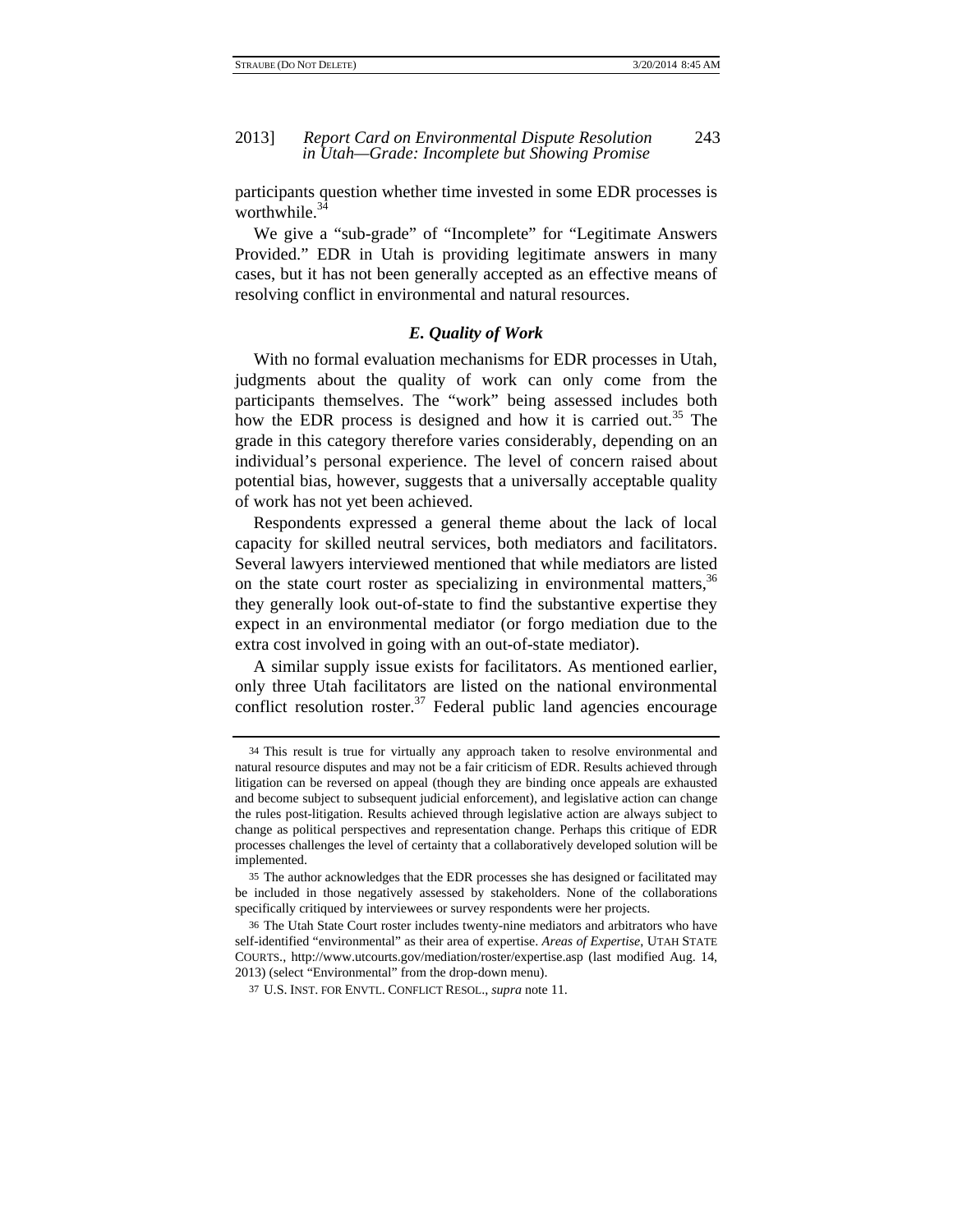the use of collaboration and have established offices to help identify facilitators,  $38$  but their services do not appear to be used regularly in Utah. Some state agencies dealing with environmental and natural resource issues have staff with facilitation training and experience whose services appear to be used sporadically. Some stakeholders have indicated concerns about the true neutrality of in-house facilitators, raising the question of whether this in-house resource helps or hinders the effectiveness of EDR processes. Survey respondents also found the lack of available or impartial facilitators a possible factor in preventing participants from reaching agreement in EDR processes.<sup>39</sup>

Several survey respondents and interviewees perceived bias in Utah-specific EDR process design. Environmental advocates in particular gave examples of "sham" collaborations that did not include all significant stakeholder perspectives and cautioned that these kinds of process could "poison the whole EDR field." EDR approaches that were not inclusive, did not solicit stakeholder participation early in the decision-making process, and did not seek common ground were described as a "crap shoot." The allegations of bias cannot be confirmed without doing an objective evaluation of the specific EDR processes involved, but the fact that multiple respondents and interviewees shared this perception may be significant and may warrant further exploration.

We give a "sub-grade" of "Incomplete" for the "Quality of Work" for EDR in Utah. A failing grade is not deserved, despite the minimal supply of qualified mediators and facilitators and the concerns raised about perceived bias in process design and facilitation in some cases. There are many examples of successful process design and quality mediation and facilitation that form a strong foundation for improving the quality of EDR processes in Utah.

<sup>38</sup> *See, e.g.*, *Natural Resources Collaborative Stakeholder Engagement and ADR*, BUREAU LAND MGMT., http://www.blm.gov/wo/st/en/prog/planning/adr/natural \_resources.html (last updated Apr. 5, 2011); *Partnership Resource Center*, FOREST SERVICE, http://www.fs.usda.gov/prc (last visited Nov. 2, 2013).

<sup>39</sup> Sixty-four percent of survey respondents said the lack of impartial facilitators *sometimes* prevents participants in an EDR process from reaching agreement. Fifty-four percent said the lack of available facilitators is *sometimes* a reason that EDR processes do not reach agreement.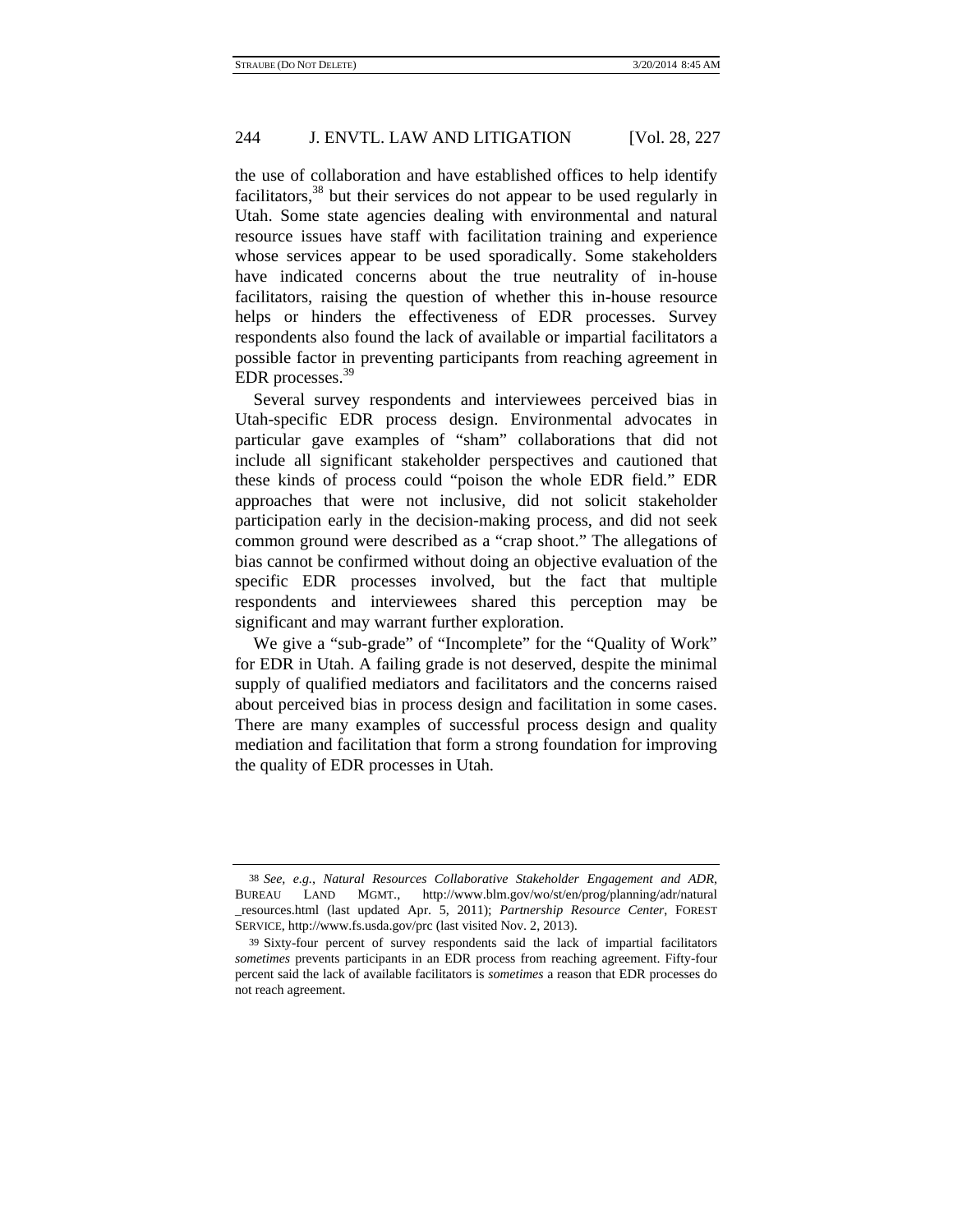#### *F. Experiential Learning*

Mediations and collaborations on environmental and natural resources issues are taking place in Utah, but they are not being systematically documented or evaluated. The "homework" to demonstrate the use of EDR in Utah has not been turned in, making it difficult to assess what works well, what does not, and why. Learning from previous experience and drawing inspiration from EDR successes is not yet occurring.

Based on stakeholder interviews and survey responses, the author has accumulated a list of over fifty examples of completed mediations and collaborations in Utah representing a variety of stakeholders, process approaches, and substantive contexts, as well as over twenty examples of ongoing collaborations in the state. Yet, a common perception among potential stakeholders is that EDR approaches are neither welcome nor possible in the state.

Utah's ongoing homework assignment should include developing case studies to celebrate completed mediations and collaborations (while respecting confidentiality) and to identify best practices and lessons learned to inform future EDR processes. Telling EDR stories will also raise awareness of available EDR processes and highlight their real-life benefits.

#### *G. Final Grade*

Using the above rubric, the author gives EDR in Utah an "Incomplete" grade but acknowledges the progress being made and the potential for improvement. In order for this potential to be realized, however, consideration should be given to the existing challenges and barriers for improving the grade (increasing the use of EDR in Utah).

#### **II**

#### **CHALLENGES AND BARRIERS TO EDR IN UTAH**

Survey respondents were asked to identify the obstacles to increased use of dialogue and consensus building on environmental, natural resource, and energy issues, especially in Utah. Figure 4 summarizes their responses, showing the similarities in and differences between responses by practicing lawyers and others. In general, the author's interviews (conducted before the survey was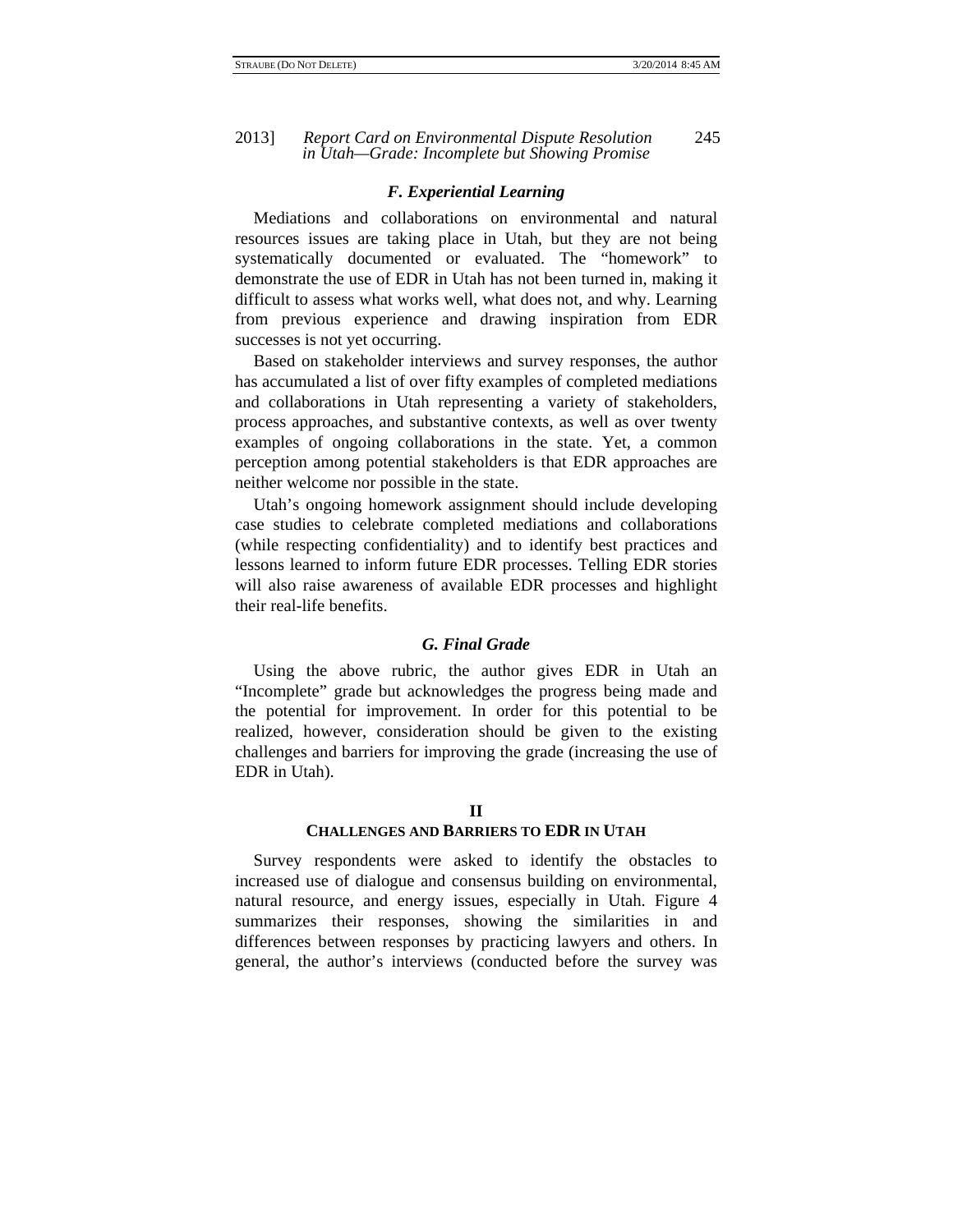issued) and the narrative survey responses mirror the survey's quantitative results.

| Always                                          | $32\%$                                | $11\%$                                                             | 11%                                       | $0\%$                          | $0\%$                          | 18%                                                  | 17%                | $21\%$                      | $0\%$                                    |
|-------------------------------------------------|---------------------------------------|--------------------------------------------------------------------|-------------------------------------------|--------------------------------|--------------------------------|------------------------------------------------------|--------------------|-----------------------------|------------------------------------------|
| Often                                           | 58%                                   | 50%                                                                | 47%                                       | $6\%$                          | 11%                            | $6\%$                                                | 33%                | 42%                         | 70/6                                     |
| Sometimes                                       | $11\%$                                | 39%                                                                | 42%                                       | 50%                            | $67\%$                         | 76%                                                  | 50%                | $37\%$                      | $53\%$                                   |
| Never                                           | $0\%$                                 | $0\%$                                                              | $0\%$                                     | 44%                            | 22%                            | $0\%$                                                | $0\%$              | $0\%$                       | 40%                                      |
| Respondents who are<br>practicing attorneys     | Lack of trust between<br>participants | collaboration or consensus-<br>Lack of knowledge about<br>building | Lack of political support for<br>dialogue | Lack of available facilitators | Lack of impartial facilitators | Inadequate time to let the<br>process run its course | Inadequate funding | Unwillingness to compromise | Federal Advisory Committee<br>Act (FACA) |
|                                                 |                                       |                                                                    |                                           |                                |                                |                                                      |                    |                             |                                          |
| Always                                          | 13%                                   | $3\%$                                                              | $13\%$                                    | $0\%$                          | $0\%$                          | $8\%$                                                | 15%                | $10\%$                      | $10\%$                                   |
| Often                                           | 73%                                   | 58%                                                                | 53%                                       | 25%                            | $20\%$                         | 46%                                                  | $55\%$             | 50%                         | $3\%$                                    |
| Sometimes                                       | $10\%$                                | 38%                                                                | 30%                                       | 48%                            | $60\%$                         | 36%                                                  | $20\%$             | 33%                         | $67\%$                                   |
| Never                                           | $5\%$                                 | $3\%$                                                              | $S^0/\alpha$                              | 28%                            | $20\%$                         | $10\%$                                               | $10\%$             | $9/6$                       | 20%                                      |
| kespondents who are not<br>oracticing attorneys | ack of trust between<br>participants  | collaboration or consensus-<br>ack of knowledge about<br>auilding  | ack of political support for<br>fialogue  | ack of available facilitators  | ack of impartial facilitators  | inadequate time to let the<br>orocess run its course | nadequate funding  | Jawilingness to compromise  | 'ederal Advisory Committee<br>let (FACA) |

FIGURE 4

imental Dispute Resolution Survey, June - July 2012 Source: Wallace Stegger Center Enviro

 $_{\rm ncys)}$  $\mathfrak{g}\text{=60}$  (19 practicing attorneys and 41 are not practicing attor

Note: percentages may not add up to 100 percent due

anding

What are the obstacles to increased use of dialogue and consensus building on environmental, natural resource and energy issues, especially in Utah?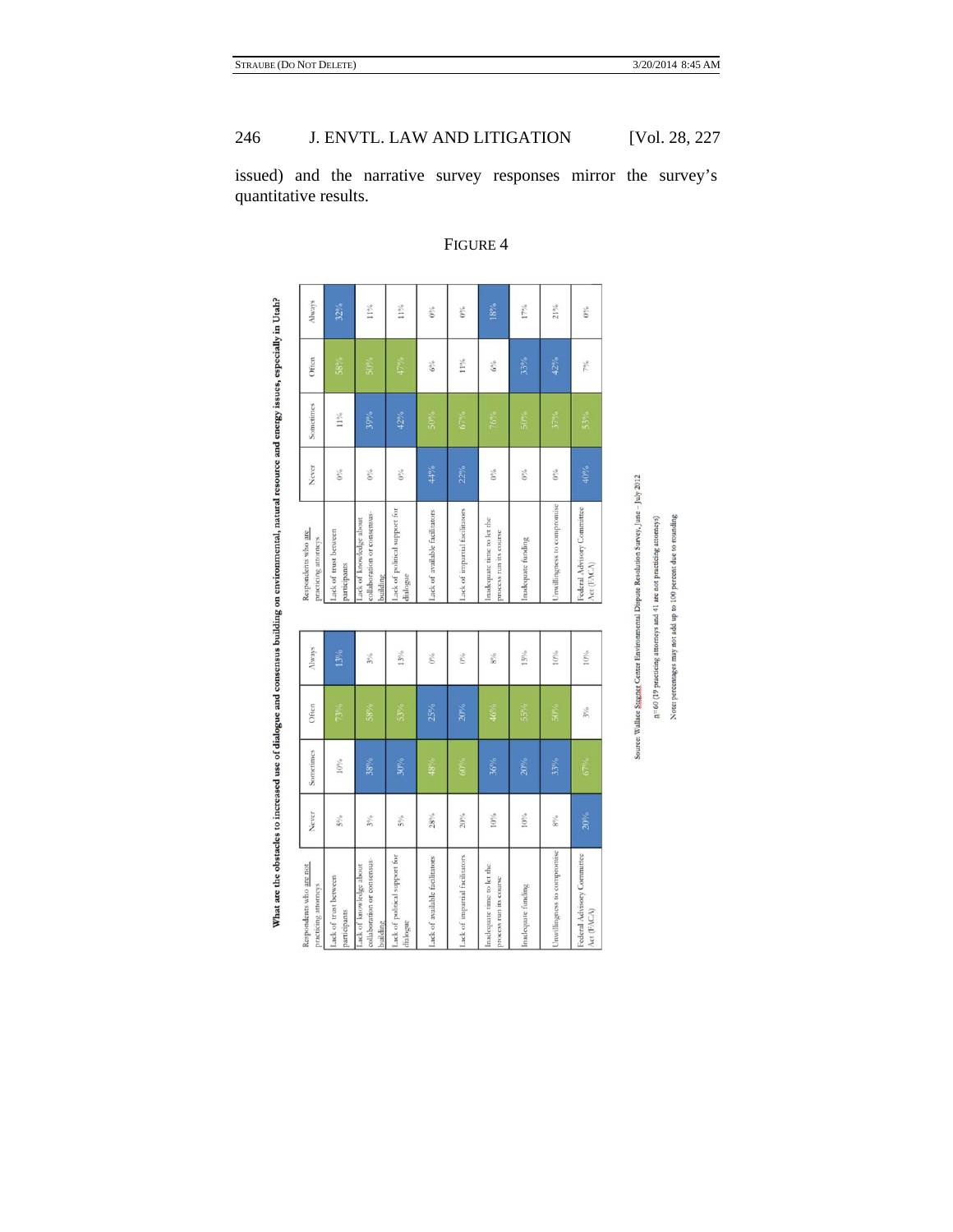#### 2013] *Report Card on Environmental Dispute Resolution* 247 *in Utah—Grade: Incomplete but Showing Promise*

Lack of trust between participants was the highest-ranked barrier to expanded use of dialogue and consensus-building, with a third of lawyers suggesting that lack of trust is *always* an issue and two-thirds of nonlawyers suggesting that it is *often* an issue. Specific examples given during interviews highlight the stereotypes and misconceptions about "the other"<sup>40</sup> that form one basis for this lack of trust. The following general stereotypes were asserted by individual interviewees: lawyers prefer to litigate rather than settle, "environmental groups" make money (gain membership) from taking hard-line advocacy positions, and politicians need to be uncompromising to be electable. Some interviewees also mentioned that trust is often specific to an individual, not an institution, so that trust may need to be rebuilt with every turnover in personnel.<sup>41</sup>

Many EDR processes, such as mediation and collaborative problem-solving, in theory should increase the trust between participants or provide ways for parties to communicate effectively despite a lack of trust. These processes focus on dialogue and mutual education. With the help of a neutral third party to promote communication (whether called a mediator or facilitator), they are designed to build trust and help participants find common ground. It is interesting to note, therefore, that lack of knowledge about collaboration or consensus-building ranked as a significant obstacle to the increased use of EDR in Utah, with over half the survey respondents suggesting that it was *often* a problem and another third thinking it was *sometimes* a barrier. Similarly, over half of the survey respondents cited the lack of impartial facilitators as *sometimes* affecting stakeholders' willingness to participate in dialogue and consensus building. $42$  The lack of available facilitators was also cited

<sup>40</sup> "Othering" is a way of thinking about those we do not agree with ("the other"), which creates intentional separation ("us" versus "them") without seeking to understand the other's perspective. For an extensive analysis of "othering", see PORTRAYING THE OTHER IN INTERNATIONAL RELATIONS: CASES OF OTHERING, THEIR DYNAMICS AND THE POTENTIAL FOR TRANSFORMATION (Sybille Reinke de Buitrago ed., 2012).

<sup>41</sup> The rate of turnover varies significantly between government agencies. The author encountered examples of agency employees who have on-the-ground experience with the same permittees for over thirty years and other agency personnel who routinely change jobs (and sometimes geographic regions of the country) every two years.

<sup>42</sup> There is an interesting difference between lawyers' and nonlawyers' opinions about the lack of impartial facilitators. Almost one-quarter of lawyer respondents thought the lack of impartial facilitators was *never* a problem, while a similar percentage of nonlawyers (which represents nearly double the number of respondents) found the lack of impartial facilitators to *often* be a problem. This may be explained by the nature of the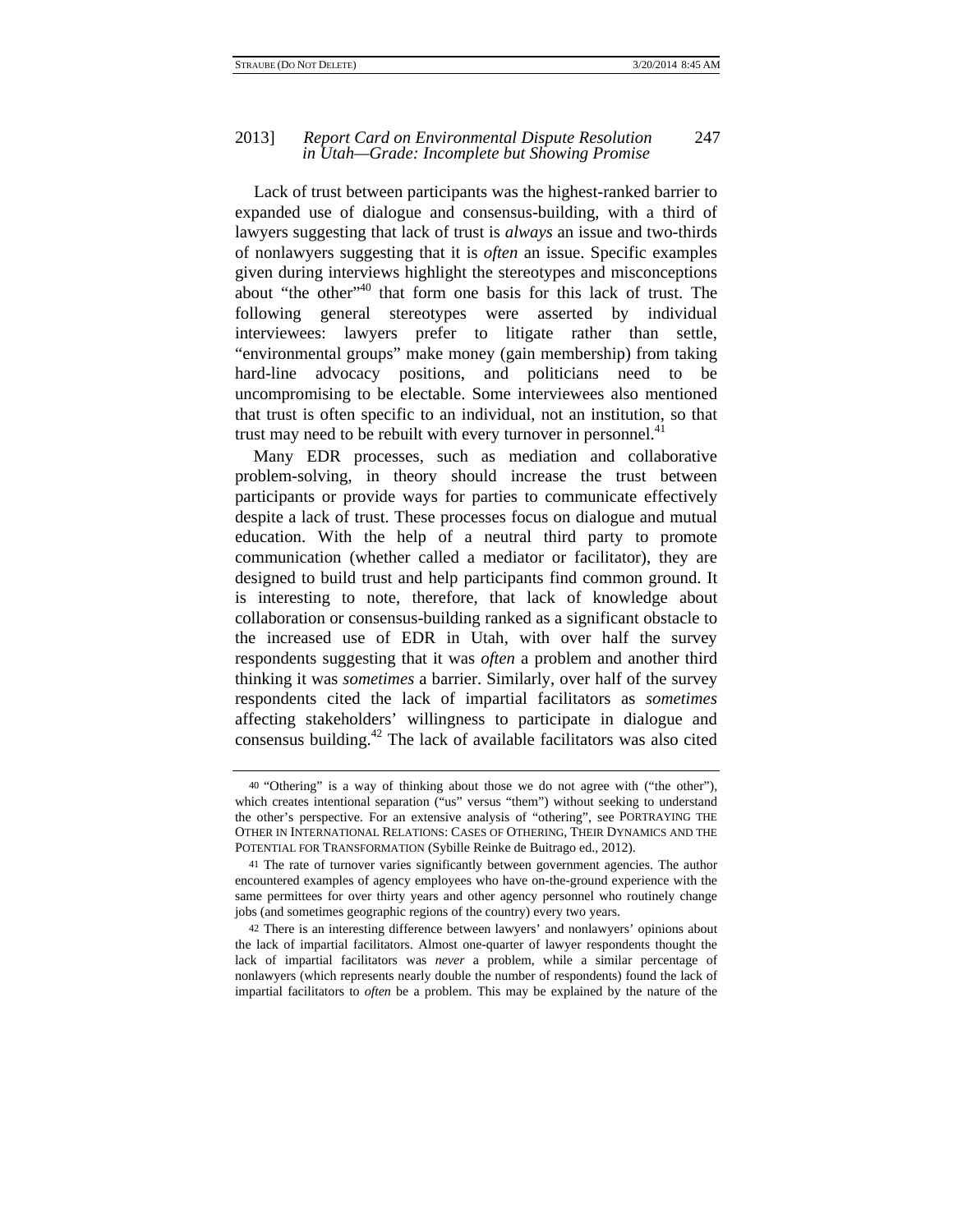as a constraint, although it was a more significant factor for practicing lawyers than it was for nonlawyers. $43$  Thus, the very things that could build trust between participants—the use of a well-designed collaborative process and neutral third-party assistance—are exactly the things that Utah stakeholders are unaware of or do not know how to find.

More than half of all survey respondents indicated that lack of political support for dialogue and an unwillingness to compromise were *often* obstacles to the use of EDR in Utah, with another third of all respondents feeling these were *sometimes* a problem. It is difficult to tell whether this reflects the "take-no-prisoners" attitude prevalent in our national political conversations<sup> $44$ </sup> or whether there is a particularly strong opposition in Utah to dialogue about controversial issues. It may also reflect a lack of familiarity with alternative negotiation styles. In short, the use of EDR processes may depend on the value that politicians and agency decision-makers place on dialogue and the exchange of differing ideas as a basis for sound and implementable decisions.

EDR processes that engage potentially opposing views in dialogue can be time consuming, as strongly-held opinions and distrust of other stakeholders do not generally change overnight. It is particularly difficult to break down age-old barriers and build trust between historic opponents within the timeframe of one EDR process. The costs of these processes (e.g., paying for a mediator or facilitator to help keep the conversation constructive or delaying a decision until consensus can be reached) can grow as the time required for collaboration increases. Lawyer survey respondents, in particular, felt

44 Former Presidents Bill W. Clinton and George H.W. Bush were recently in Salt Lake City talking about civility and the benefits of bipartisanship. Jared Page, *George W. Bush and Bill Clinton Preach Civility on Visit to Utah*, DESERET NEWS (Aug. 13, 2012), http://www.deseretnews.com/article/865560628/Bush-Clinton-visit-Utah-issue-call-for -civility-in-politics.html?pg=all. Clinton and Bush also serve as the Honorary Chairs for the recently created National Institute for Civil Discourse at the University of Arizona, a nonpartisan center advocating for civil discourse. *Mission*, NAT'L INST. FOR CIV. DISCOURSE, http://nicd.arizona.edu/ (last visited Nov. 2, 2013).

processes each group participates in, with lawyers participating mostly in mediations and arbitrations and nonlawyers participating more frequently in place-based collaborations and advisory groups or task forces.

<sup>43</sup> This again may be due to the difference in EDR process experience. Mediations and arbitrations (lawyers' primary EDR experiences) cannot occur without mediators or arbitrators. Other collaborative problem-solving processes (nonlawyers' primary EDR experiences) can occur without a facilitator, although survey recipients and interviewees had strong opinions on whether this was an effective approach.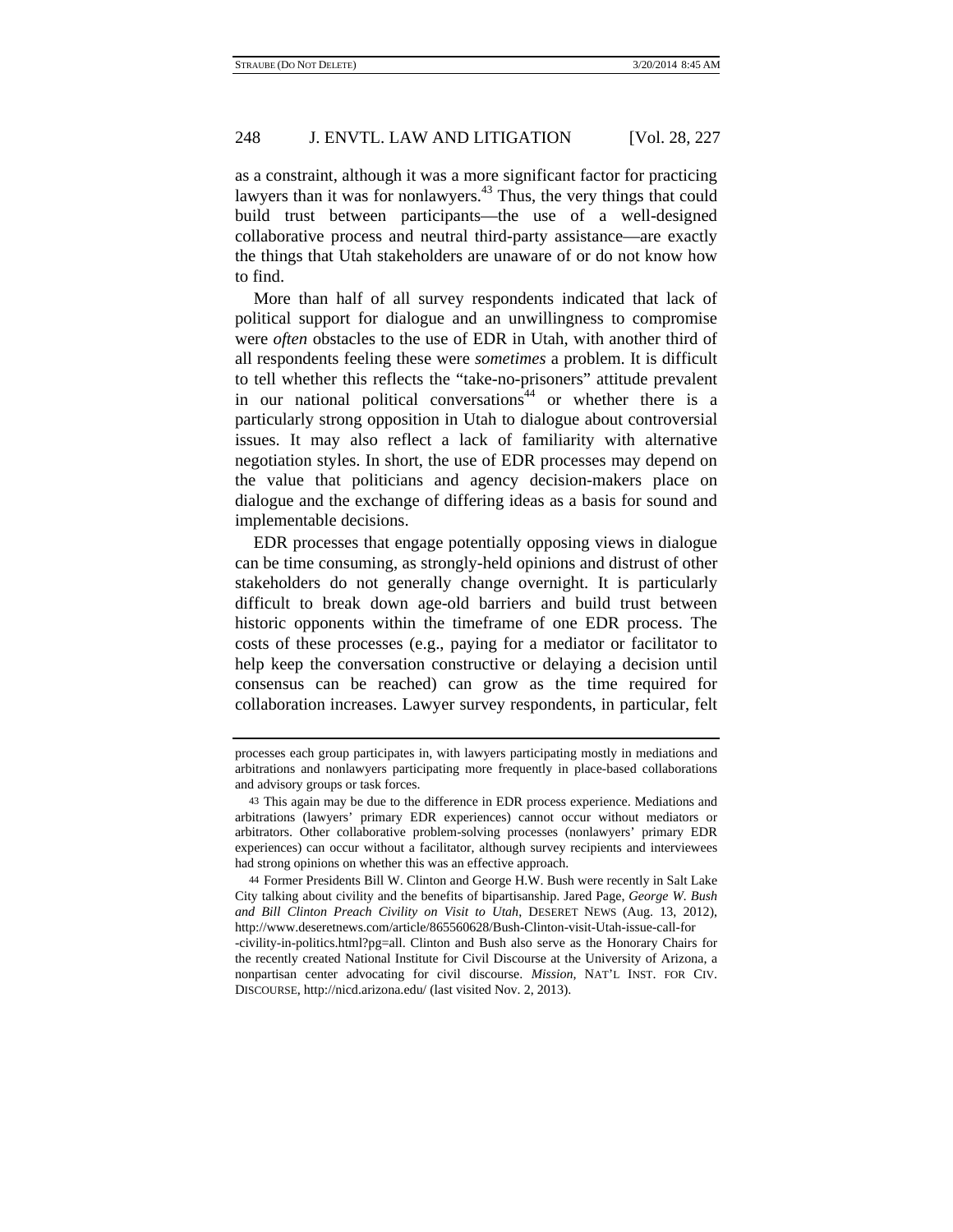#### 2013] *Report Card on Environmental Dispute Resolution* 249 *in Utah—Grade: Incomplete but Showing Promise*

that there was *sometimes* or *always* inadequate time to let the EDR process run its course thus discouraging the use of mediation and collaboration but also *sometimes* preventing parties from reaching agreement. Over half of all survey respondents were concerned that lack of funding kept stakeholders from trying EDR processes as an alternative approach to addressing environmental and natural resource issues.<sup>45</sup>

Every EDR process does not end up in agreement, which can also sour participants' interest in participating in a collaborative process again. The main reasons cited by survey respondents for not reaching agreement question the willingness and capacity of some stakeholders to participate in good faith. These include lack of political support for dialogue, lack of trust between participants, and unwillingness to compromise. $46$  These challenges echo the reasons given by some stakeholders for their dissatisfaction with EDR and highlight the significance of political and individual attitudes as a foundation for the successful use of EDR.

The challenges and barriers identified by survey respondents and interviewees are daunting but not insurmountable. They can be overcome by increased awareness and personal experience with welldesigned and implemented EDR processes. Opportunities for individual and group transformations will be created as stakeholders are exposed to the conceptual and real benefits of EDR processes.

#### **III**

#### **AREAS FOR IMPROVEMENT**

Despite Utah's "Incomplete" grade for the use of EDR to address environmental and natural resource issues, the survey results and informal interviews suggest that many Utah stakeholders are interested in expanding the use of EDR in the state. Several specific

<sup>45</sup> This is ironic given the time needed for most litigation, especially when inevitable appeals are included. Perhaps the decision-making stakeholders prefer to take the risk that litigation will not be filed rather than sharing their decision-making authority in a collaborative process.

<sup>46</sup> Sixty-four percent of survey respondents said that the lack of political support for dialogue *often* prevents participants in an EDR process from reaching agreement; twentythree percent said that it *sometimes* is a barrier. Fifty-eight percent said that unwillingness to compromise *often* prevents participants in an EDR process from reaching agreement; twenty-four percent said it *sometimes* is a barrier. Fifty-six percent said that the lack of trust between participants *often* prevents participants in an EDR process from reaching agreement; twenty-eight percent said it *sometimes* is a barrier.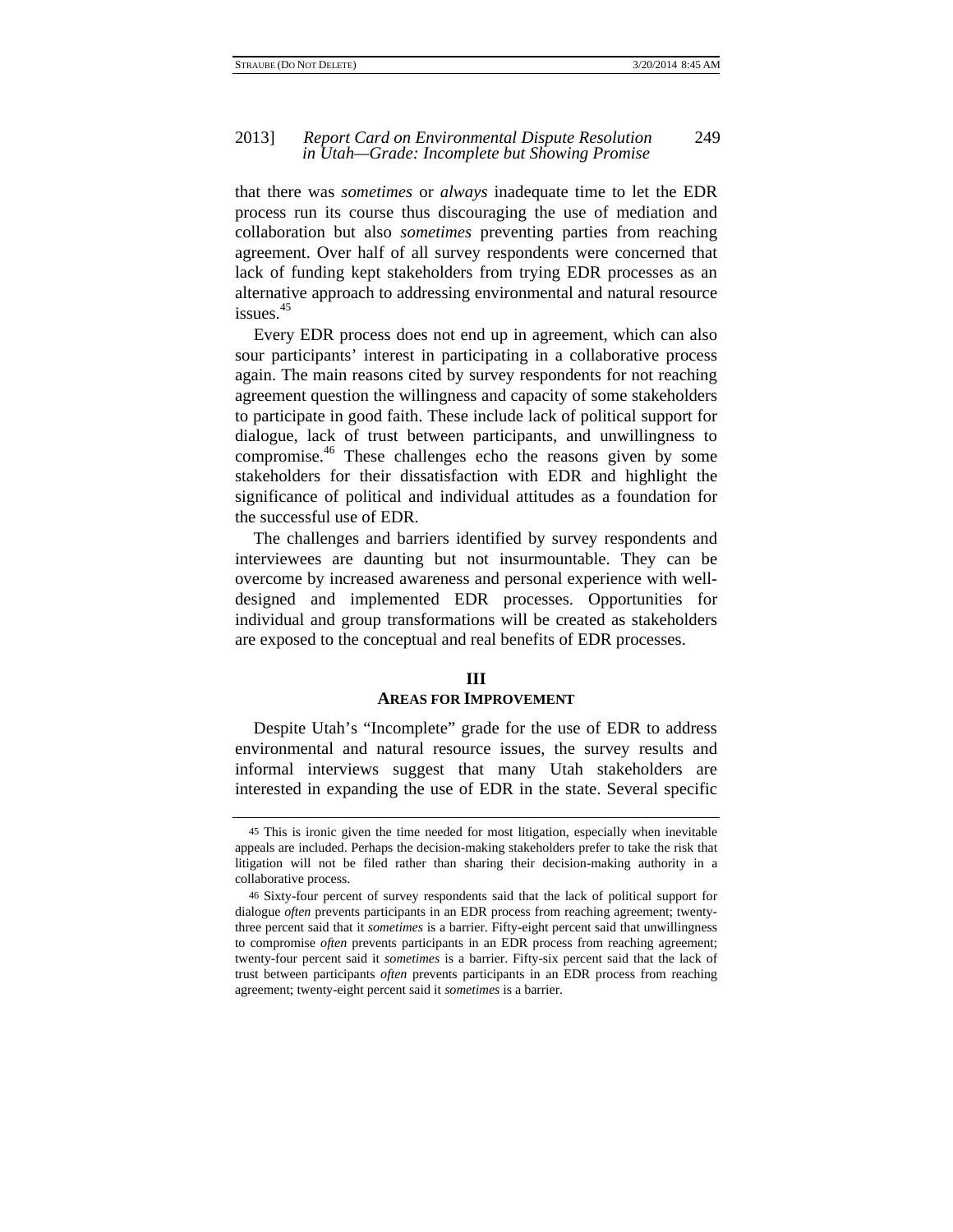areas for improvement to work toward that goal are suggested below. They are framed broadly (i.e., not just Utah-specific) to promote a larger conversation about where efforts to increase the use of EDR might focus.

#### *A. Clarify and Communicate the Goals and Benefits of EDR*

There is both a lack of awareness and an inconsistent understanding among stakeholders about what EDR is or can accomplish. The academic and practitioner community that thinks about and studies the field full time also uses many different names for the varying processes that comprise  $EDR<sup>47</sup>$ . The author has found a similar definitional confusion amongst those who use or hear the term "ADR" (alternative dispute resolution), the umbrella concept for environmental dispute resolution.<sup>48</sup>

Semantics aside, EDR (and ADR) processes might be better understood if the language we used to talk about them clearly reflected their objectives. What is EDR (or ADR) and why should conveners and stakeholders participate?

What is it? The author suggests that, at least in the context of environmental and natural resource disputes, "ADR" is simply an initialism for "Additional Dialogue Required." Given the complexity and highly controversial nature of the underlying issues, perhaps EDR can be thought of as "Even more Dialogue Required." Dialogue is the ultimate purpose and benefit of most EDR processes, and creating an opportunity for dialogue is the work of  $EDR<sup>49</sup>$  Stating that objective as part of the name used to describe the field might broaden perspectives and increase willingness to participate.

Why should conveners and stakeholders participate in EDR processes? A primary selling point for "Additional Dialogue Required" processes is their potential to create solutions that are well-

<sup>47</sup> *See supra* text accompanying note 15.

<sup>48</sup> Many members of the public don't recognize the term "ADR" at all. Those who are familiar with ADR often cannot differentiate between mediation and arbitration and have never heard of collaborative problem solving (despite the term essentially being selfdefining).

<sup>49</sup> Use of this new definition for the initialism can go far beyond the environmental and natural resource realm. It is applicable for public policy disputes that are resolved using processes other than litigation. The new definition can also work for most alternative dispute resolution mechanisms within the litigation framework (e.g., early neutral evaluations, joint fact finding, and summary trials can and should promote dialogue and settlement discussions). The initialism may not be equally applicable for processes that more closely resemble litigation, such as arbitration.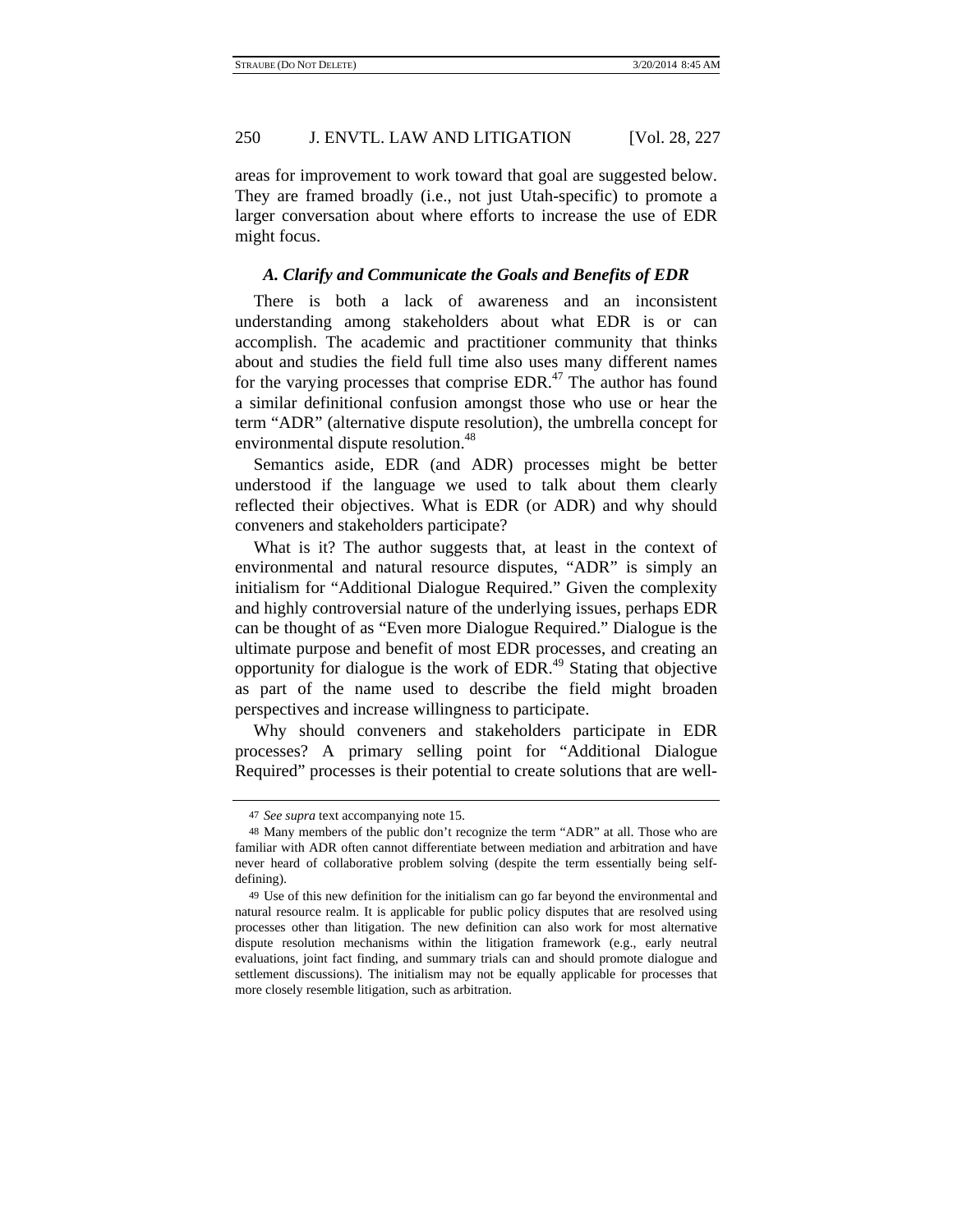#### 2013] *Report Card on Environmental Dispute Resolution* 251 *in Utah—Grade: Incomplete but Showing Promise*

accepted by the full variety of stakeholder interests and that can be implemented without challenge. Efforts to expand the use of EDR might be most successful if they highlight the possibility (and, through case studies, the reality) of these worthy results.

#### *B. Build EDR Awareness and Capacity*

Many EDR-related teaching opportunities have been created across the country, but it is unclear whether they have built a constituency that will create the demand for use of EDR, or whether they will simply enlarge the supply of (as-yet-underemployed) EDR practitioners. In other words, there is some reason to believe that existing programs simply "preach to the choir." Perhaps more attention can be paid to embedding the essential principles of EDR into various professional training programs, as well as creating opportunities for potential conveners and stakeholders to hear EDR stories so that our educational efforts support a culture change regarding our society's and politicians' approach to decision-making and problem-solving around environmental and natural resource issues. In certain areas of the country, Utah included, an increased supply of qualified third-party neutrals would also be helpful.

#### *1. Embed EDR Principles Broadly*

Several EDR certificate programs exist (with varying names but generally similar approaches and curricula).<sup>50</sup> Many training opportunities on specific aspects of EDR can be found.<sup>51</sup> These opportunities, while extremely valuable, reach those who self-select to pay for this type of education and probably already believe in EDR. Without more information, we cannot reach any conclusions about the size of the newly educated or certificated population. These formal EDR education programs should continue, but they are not enough.

Many efforts are underway to raise awareness among agency staff and other potential stakeholders, although much more should be done. The U.S. Institute for Environmental Conflict Resolution has done an

<sup>50</sup> Natural Resources Conflict Resolution Program at University of Montana, Graduate Certificate in Collaborative Governance at University of Arizona, and Environmental Conflict Resolution and Collaboration Certificate at George Mason University provide a few examples.

<sup>51</sup> U.S. Institute for Environmental Conflict Resolution, Collaborative Decision Resources (or CDR) Associates, and Vermont Law School Dispute Resolution Summer Session provide a few examples.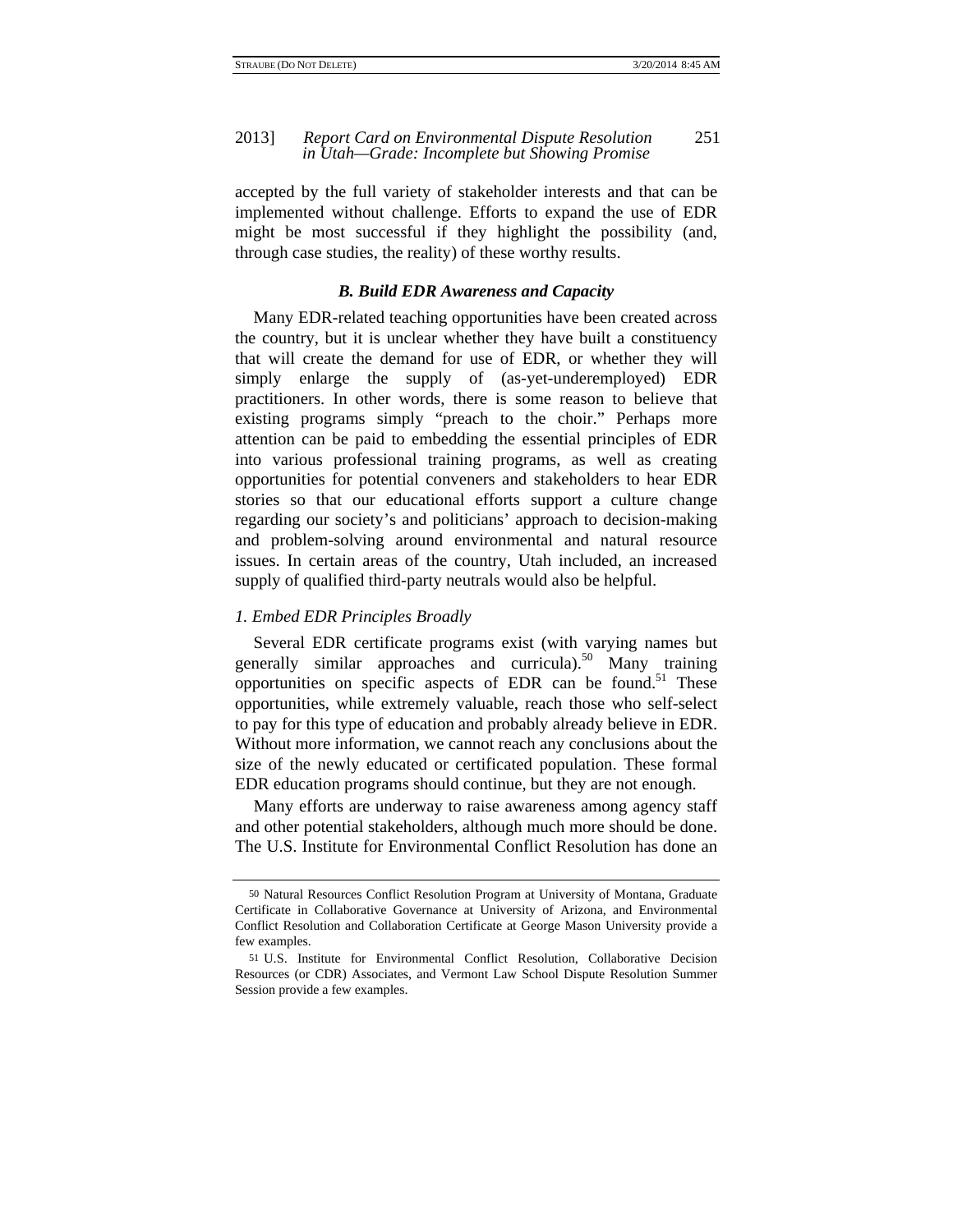exceptional job of bringing the concept and skills of EDR to federal agencies involved in environmental and natural resource issues and providing a resource of case studies.<sup>52</sup> Natural Resource Leadership Institute  $(NRLI)$ ,  $53$  which provides collaborative leadership training to a broad spectrum of stakeholder interests at the state level, has established programs in at least eight states,  $54$  with at least three more programs under development.<sup>55</sup> That leaves more than half the states (including Utah) without this capacity-building tool. Based on the author's experience in Utah, it seems unlikely that agency staff and community members will choose to participate in another state's NRLI because stakeholders in each state perceive their issues and political culture to be unique. New approaches to raising awareness about EDR options and building trust across stakeholder interests need to be geared to the history and culture of the place.

While much has been written about EDR, no comprehensive text gives a broad overview of the variety of procedural approaches in the context of different substantive issues.<sup>56</sup> EDR is not a subject offered regularly in most law schools or other professional programs (e.g., Masters of Public Administration, Planning, or Natural Resources Management). Indeed, the core concept underlying all EDR processes—interest-based negotiation<sup>57</sup>—is not an essential skill for

<sup>52</sup> *See Annual Report on Environmental Collaboration and Conflict Resolution*, U.S. INST. FOR ENVTL. CONFLICT RESOL., http://www.ecr.gov/resources/federalecrpolicy /annualecrreport.aspx (last visited Nov. 2, 2013) (providing the annual reports of federal agencies on the use of EDR); U.S. INST. FOR ENVTL. CONFLICT RESOL., *supra* note 6 (providing case briefs).

<sup>53</sup> *Resolving Conflict Through Leadership—Better Decisions Through Collaboration*, N. CAROLINA STATE U. NAT. RESOURCES LEADERSHIP INST., http://www.ncsu.edu/nrli/ (last visited Nov. 2, 2013) (providing general information about the NRLI and its history); *see also Assisting the Development of State NRLI Programs*, U. VIRGINIA INST. FOR ENVTL. NEGOTIATION, http://ien.arch.virginia.edu/projects-current/nrli-home (last visited Nov. 2, 2013).

<sup>54</sup> NRLI programs have been set up in Florida, Alaska, Indiana, Maryland, Montana, North Carolina, Oregon, Virginia, and Wyoming. *See Other State Programs*, U. VIRGINIA INST. FOR ENVTL. NEGOTIATION, http://ien.arch.virginia.edu/nrli/nrli-contact (last visited Nov. 2, 2013).

<sup>55</sup> NRLI programs are in the process of being developed in Colorado, Ohio, and Texas. *Learn from New Programs in the Works . . .* , U. VIRGINIA INST. FOR ENVTL. NEGOTIATION, http://ien.arch.virginia.edu/nrli/nrli-new-programs (last visited Nov. 2, 2013).

<sup>56</sup> The author's informal review of publicly available EDR curricula suggests that each faculty member creates his or her own reading list and focuses on EDR approaches that are of greatest interest (or familiarity) to them.

<sup>57</sup> Parties using interest-based negotiation strategies base their negotiations on an exploration of each other's underlying interests or needs, from which they develop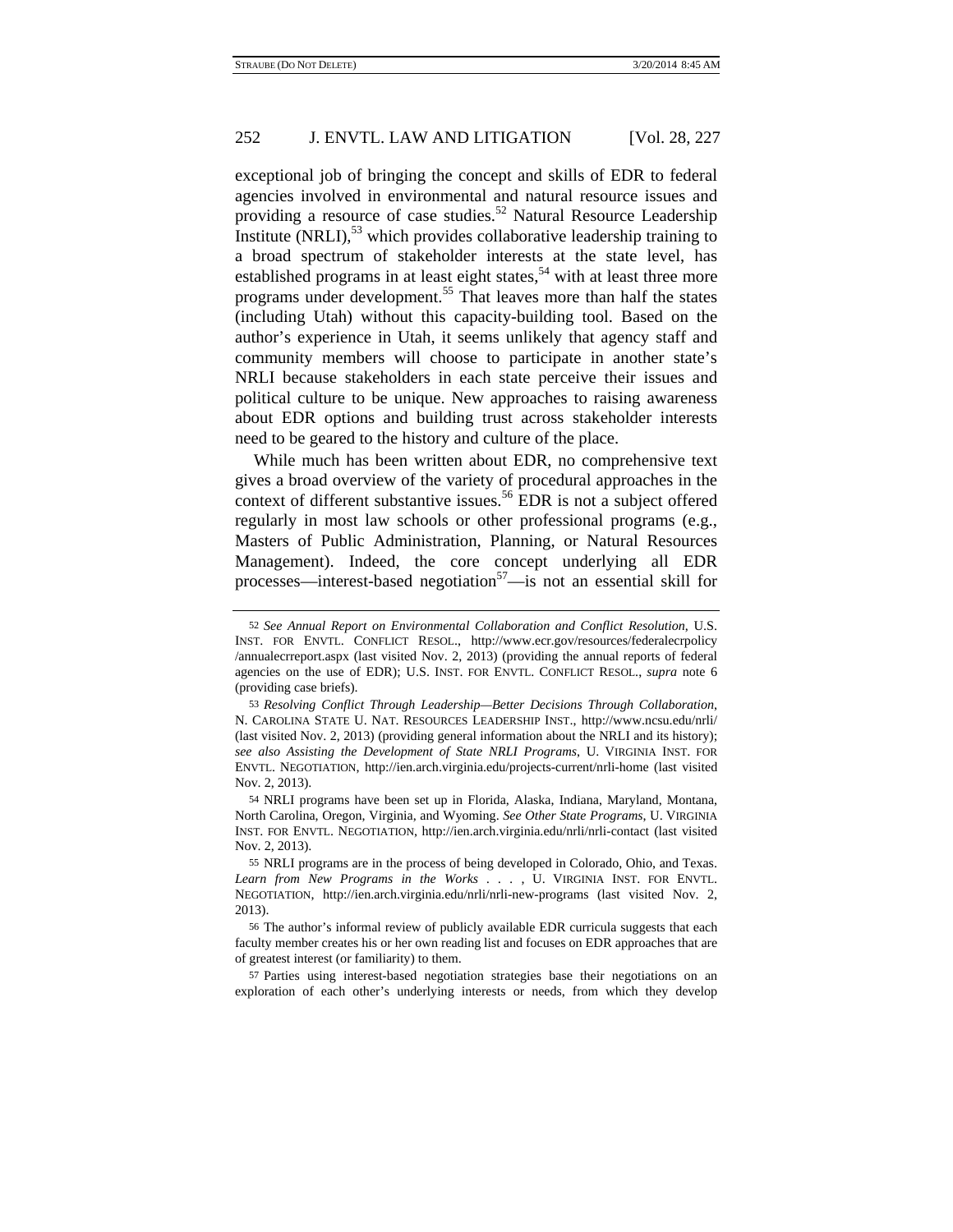#### 2013] *Report Card on Environmental Dispute Resolution* 253 *in Utah—Grade: Incomplete but Showing Promise*

graduation from any professional program. Based on the author's own experience teaching separate courses in EDR and Conflict Management in the University of Utah law school and Masters of Public Administration (MPA) programs, this one class is often law or MPA students' first (and, if they are graduating, their only) exposure to interest-based negotiation, consensus-based decision-making models, collaborative problem solving, conflict prevention/management approaches, and other alternatives to litigation.

#### *2. Share EDR Stories*

A conscientious effort to spread the word about what EDR can accomplish is one approach to increasing the knowledge about collaboration and consensus building and increasing political support for dialogue—two of the top challenges survey respondents identified for expanding the use of EDR in Utah.

EDR case studies can be found online<sup>58</sup> and in published compilations.<sup>59</sup> As with the certificate and training programs mentioned above, however, the audience for these case studies is primarily "the choir." Several individuals interviewed by the author identified the challenge of getting case studies in front of those stakeholder interests who may be unaware of EDR or who are actively resistant to the concept. Suggestions included writing regular short articles for specific interest groups (e.g., local government league newsletters, business trade association newsletters, and bar association journals).

Creativity is needed to disseminate EDR case studies to the desired audiences. Case studies should also be used as a means of identifying lessons learned and developing best practices so that future EDR processes will be ever more successful.

multiple settlement options that create mutual gain. ROGER FISHER & WILLIAM URY, GETTING TO YES: NEGOTIATING AGREEMENT WITHOUT GIVING IN 42–57 (Bruce Patton ed., Penguin Books 3d ed. 2011) (1981). This approach differs significantly from the traditional negotiation model, based on positions, where discussions generally involve an exchange of offers and counter-offers. *Id.* at 3–15.

<sup>58</sup> *See* CONSENSUS BUILDING INST., *supra* note 6 (providing case studies).

<sup>59</sup> *See, e.g.*, THE CONSENSUS BUILDING HANDBOOK: A COMPREHENSIVE GUIDE TO REACHING AGREEMENT (Lawrence Susskind et al. eds., 1999); ENVIRONMENTAL DISPUTE RESOLUTION: AN ANTHOLOGY OF PRACTICAL SOLUTIONS (Ann L. MacNaughton & Jay G. Martin eds., 2002).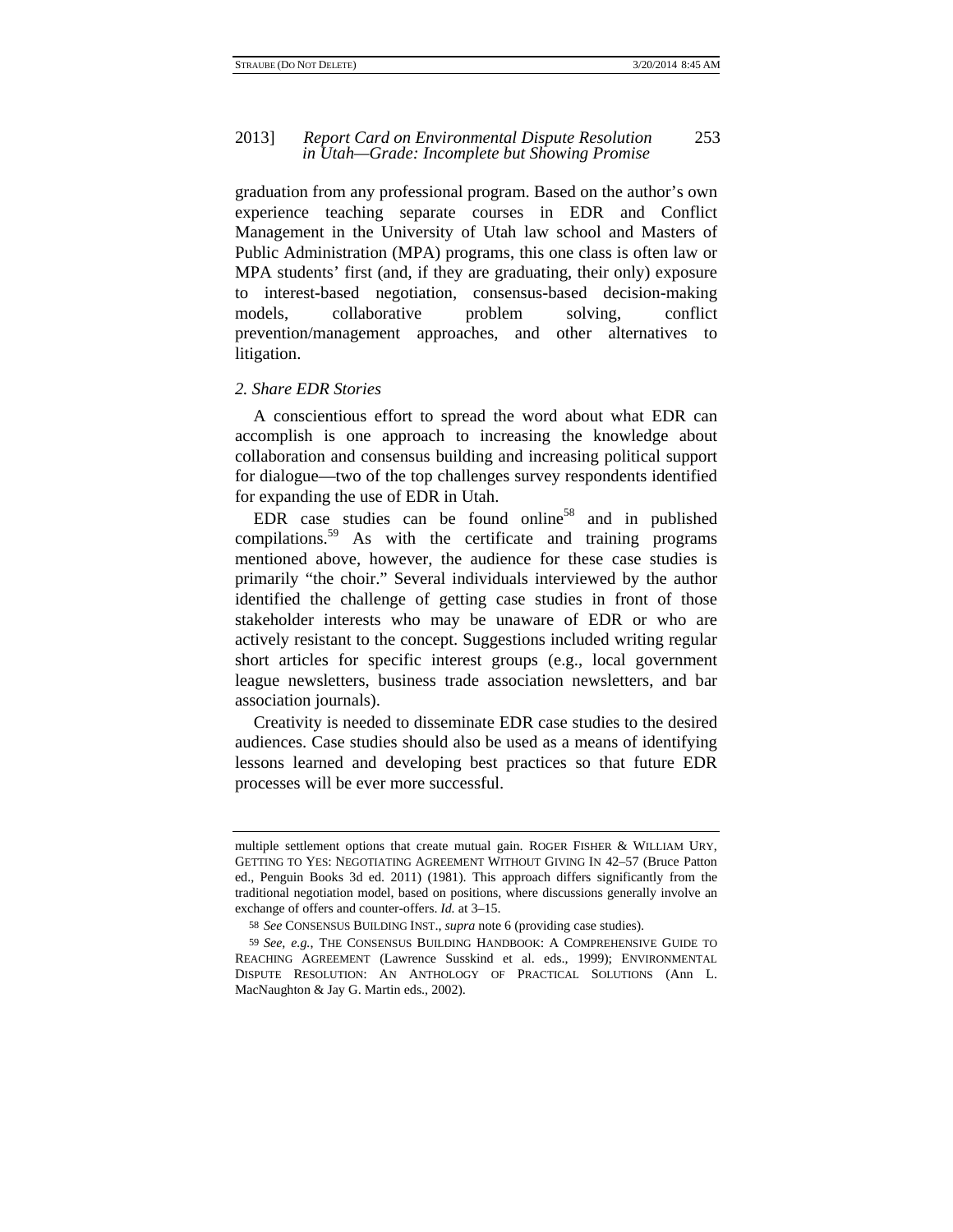#### *3. Train More Local Neutrals*

States like Utah may suffer from a "chicken and egg" problem. Is there a lack of awareness and limited experience with EDR processes because of the limited supply of qualified mediators and facilitators, or do the extremely small numbers of practitioners reflect a true lack of demand for EDR services? Have qualified mediators and facilitators not arrived in Utah because there is no funding for their services? $60$ 

Based on the author's informal interviews and the narrative survey results, the current demand for qualified third-party neutrals in the state is not being met. As with EDR processes, however, there is no one-size-fits-all type of EDR practitioner. Traditional mediators are needed who have an understanding of the relevant environmental and natural resource legal issues. Facilitators are needed who are impartial, and more importantly, will be perceived by all stakeholders as impartial. Facilitators are needed who are capable of making it safe to discuss strongly-held values and who can help all stakeholders open their minds to multiple viewpoints and creative solutions. These facilitators must also be able to understand the technical complexities of environmental and natural resources issues in enough depth to help all stakeholders reach a similar level of knowledge, without using their technical expertise to influence the decision. Building the thirdparty neutral capacity to fill these divergent needs offers a huge challenge.

#### *C. Continue to Find New Examples for the Use of EDR*

While there are EDR concepts that can be applied to most environmental and natural resource issues (e.g., interest-based negotiation and inclusivity of stakeholder perspectives), there is no cookie-cutter approach to fitting the process to the issue. There is no "usual" case. Some issues are appropriate for mediation, some issues are best resolved through a consensus-building process, some issues would benefit from extensive public participation short of consensus, and some are best addressed through a collaborative governance approach.

<sup>60</sup> The related circular problem is that few will want to enter the field as specialists if there is not enough work. One solution is to have mediators and facilitators develop a mixed practice, part EDR and part other substantive areas, to help "pay the bills." However, this approach would provide fewer practitioners with the specialized expertise sought by the parties and may therefore be unsuccessful.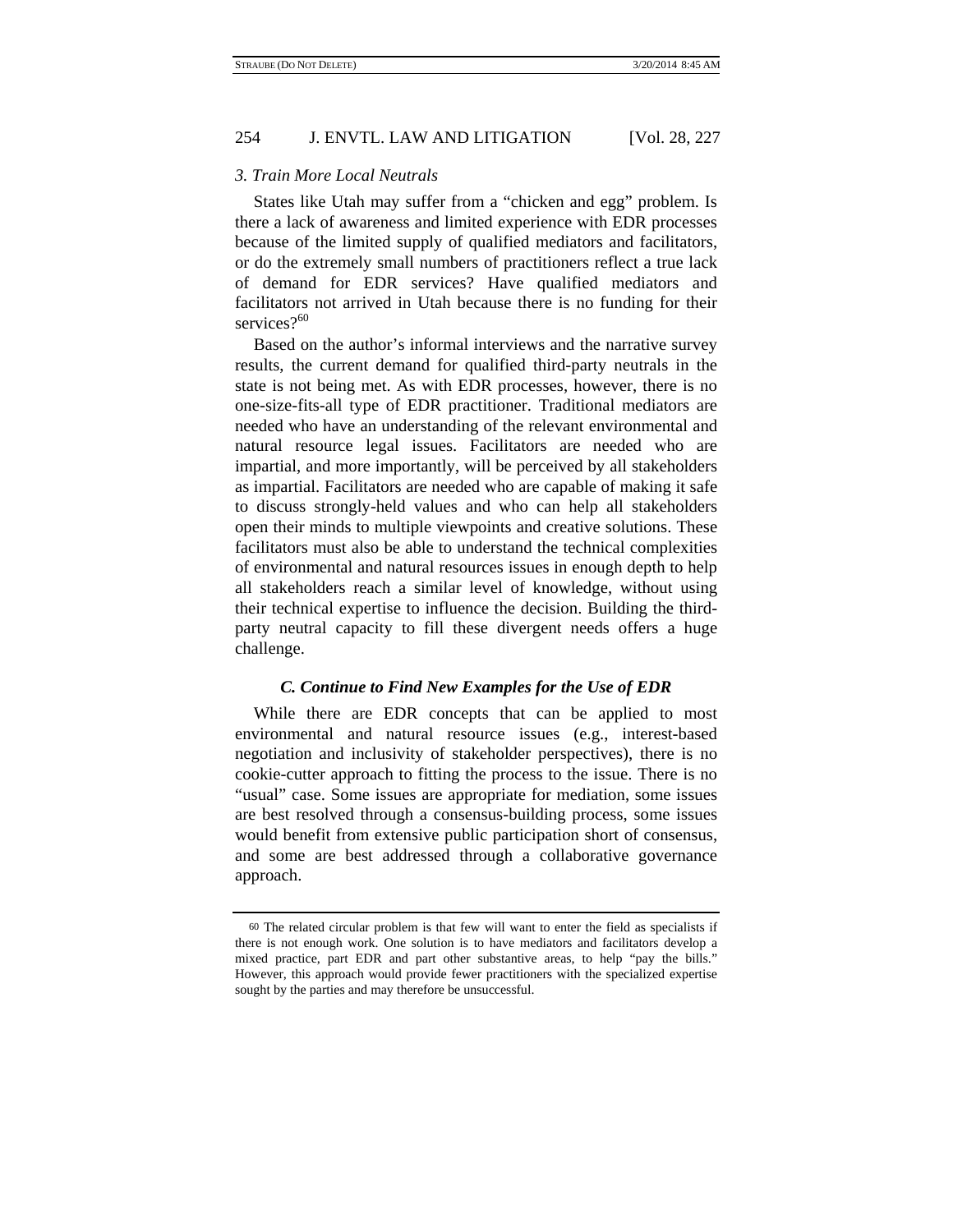In order to create the most effective EDR process for any individual environmental or natural resource issue, conveners, stakeholders, and EDR practitioners will need to be open-minded about approach and may have to work across disciplines to find the best techniques. $61$  They cannot allow their imagination of what is possible to be constrained by the limitations of their personal experience.

Decisionmakers and practitioners should work together to identify environmental and natural resource issues that would benefit from an EDR process and work creatively to fund them so that they are welldesigned and well-implemented. Resistance to the use of EDR will be overcome by proving its effectiveness through real-life examples. We need to tell the many EDR stories that already exist, but we should also be intentional about creating the EDR stories that need to be told. In Utah in particular, place-based conflicts may provide the best opportunities for raising awareness and building the desired capacity.

#### **CONCLUSION**

The environmental and natural resource professionals who will be in positions of power and influence for decades into the future are not being introduced to the core values and potential benefits of mediation, collaborative problem solving, community engagement, and the many other aspects of EDR as part of their graduate education. Decisionmakers and the stakeholders affected by their decisions are neither regularly made aware of the variety of available decision-making approaches, nor are they regularly reminded of success stories that exemplify something beyond "business as usual." Participants in well-designed and well-implemented EDR processes become strong proponents of EDR. Unfortunately, the opposite can be true as well.

Educational institutions have an important role to play in creating increased opportunity and demand for the use of EDR. They can and should do more to teach the "Additional Dialogue Required" aspect of

<sup>61</sup> There are many different professionals who might consider themselves to be EDR practitioners: public meeting and open house "facilitators" (public participation professionals); "facilitators" of consensus-building processes (potentially on the ECR roster); "mediators" of cases in or headed to litigation (often lawyers); and public administrators putting together a collaborative project (collaborative governance). The skills of these various professionals are overlapping, but one cannot necessarily do the other's job.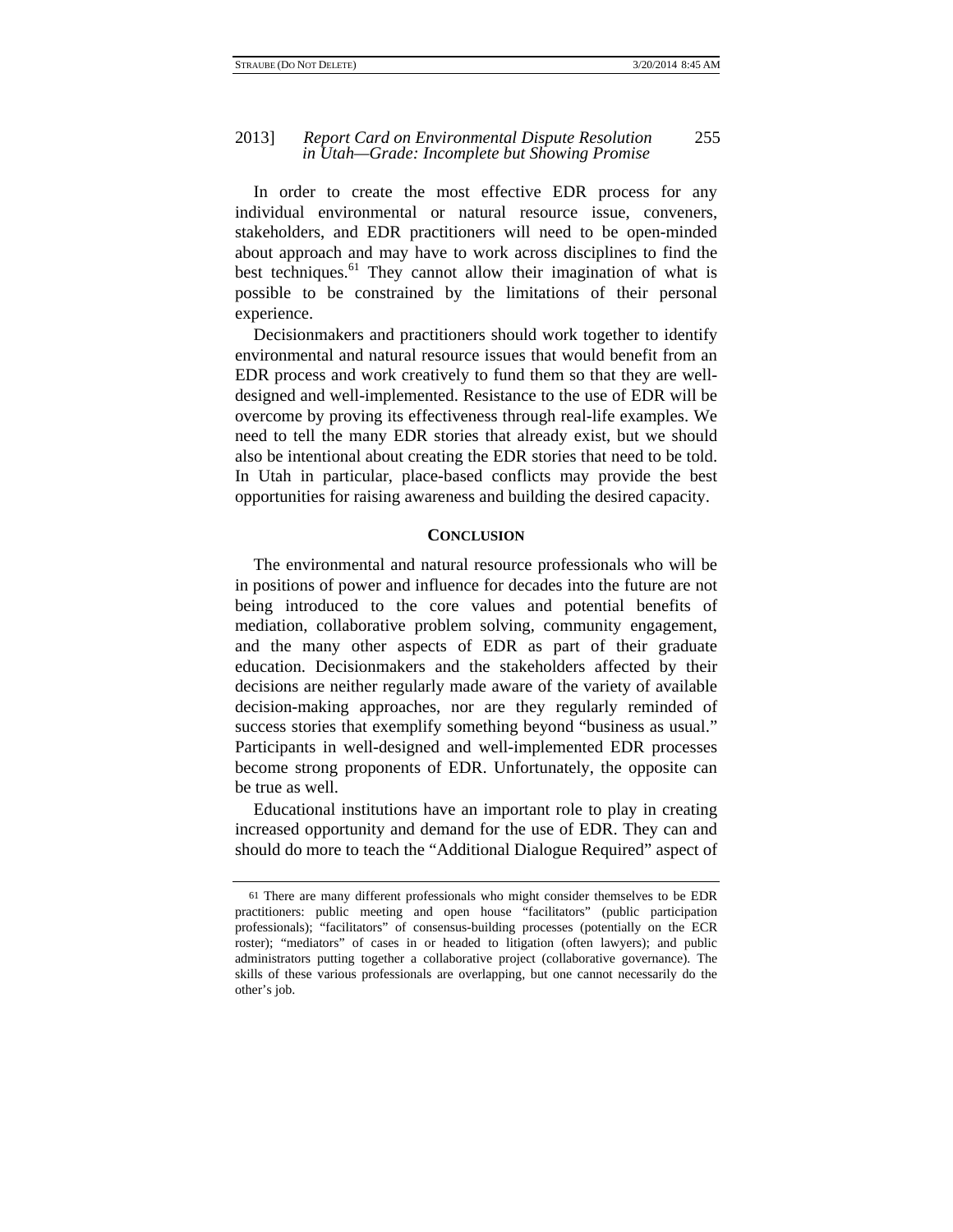ADR (interest-based negotiation and collaborative problem solving) so that stakeholders can use problem-solving skills in all contexts, regardless of whether they are involved in a recognized EDR process or not.

Academic institutions can and do serve as a neutral place where different stakeholder interests come together in dialogue on controversial issues. Opportunities can range from issue-specific conversations to multi-interest leadership training that focuses on EDR skills and opportunities. This is one way of building the library of case studies and creating the positive experiences with EDR and collaborative problem solving that will become the stories that persuade.

Educational institutions and others should do what they can to document EDR processes and tell the stories of what works well (and what does not) in a way that politicians, community members, agency staff, and other potential stakeholders can "hear" and understand.

There is no question that EDR can and does work, in Utah and beyond. The answer rs for when and how best to use EDR continue to evolve. The "Incomplete" grade for EDR in Utah should improve with an increased focus on building awareness and capacity for participating effectively in EDR, identifying appropriate EDR opportunities, and sharing stories that document solutions that are being implemented without challenge.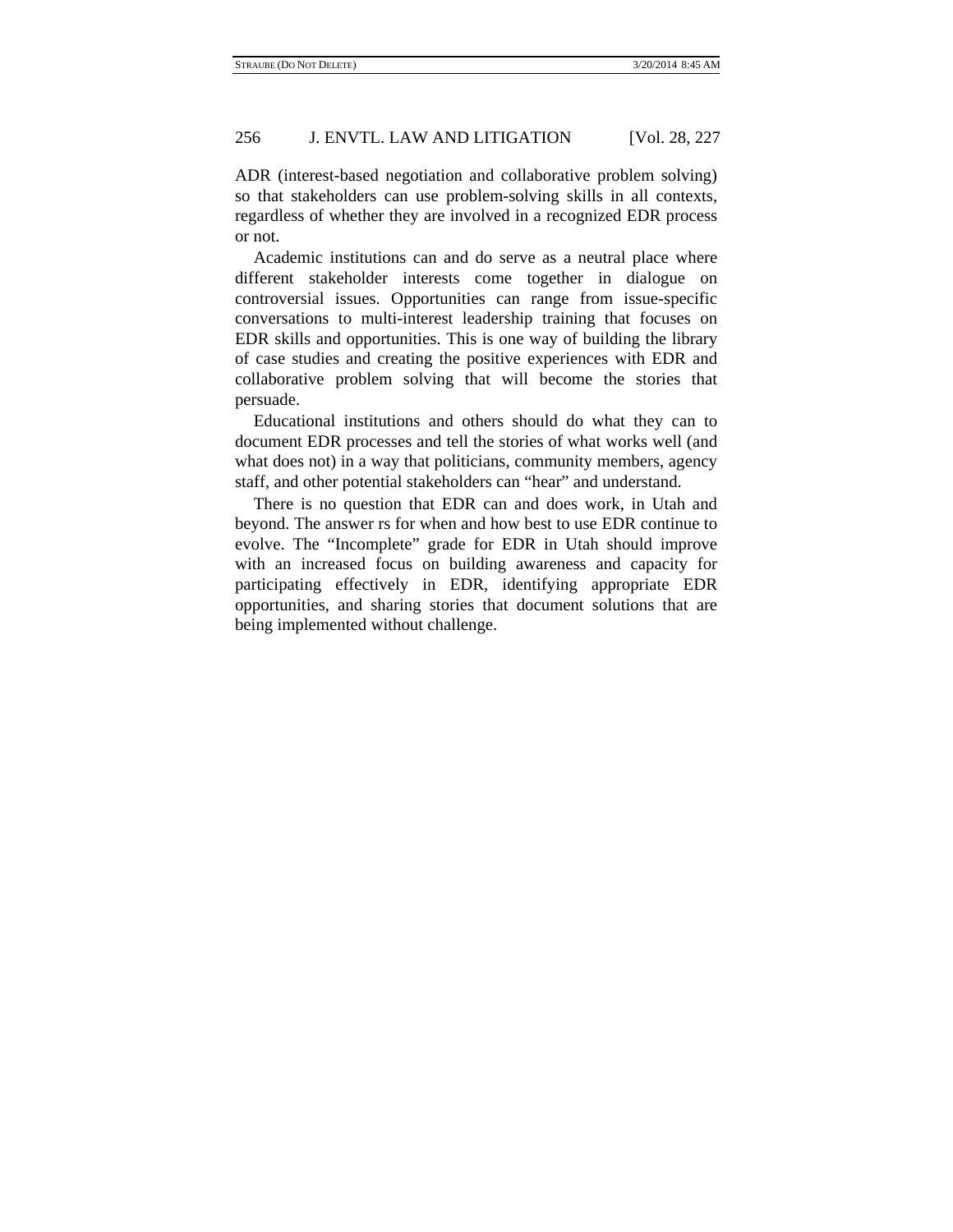#### **APPENDIX: EDR SURVEY QUESTIONS**

#### **Survey Introduction**

The Wallace Stegner Center at the University of Utah S.J. Quinney College of Law has recently created an Environmental Dispute Resolution (EDR) Program. This survey is part of our effort to identify opportunities to expand the use of collaboration and dispute resolution around environmental, natural resource, and energy issues in Utah and the Mountain West.

You will be asked to share your experiences with collaboration and EDR and to offer your insights on what barriers exist to the use of collaboration and EDR on these issues. All survey answers will be kept anonymous (even if you give us permission to contact you at the end of the survey). General results from this survey may be used in a written report about the current state of EDR in Utah.

The survey contains 21 questions. Thank you in advance for sharing your thoughts with us by July 31, 2012.

#### **Survey Questions**

1. Which Environmental Dispute Resolution (EDR) processes do you have personal experience with in Utah? Please include any process related to environmental, natural resource, or energy issues. For each one, provide a scale: 0 times, 1 time,  $\le$  times, 5-10 times, or  $>10$ times.

- Mediation of a case in litigation
- Mediation of a case before litigation has been filed
- Arbitration
- Negotiated regulation
- Collaborative development of agency policy
- Place-based collaboration, using an outside facilitator
- Place-based collaboration, unfacilitated
- Community-based advisory group
- Issue-specific work group or task force
- Other (describe):

2. Which Environmental Dispute Resolution (EDR) process do you find MOST effective? Choose only one.

- Mediation of a case in litigation
- Mediation of a case before litigation has been filed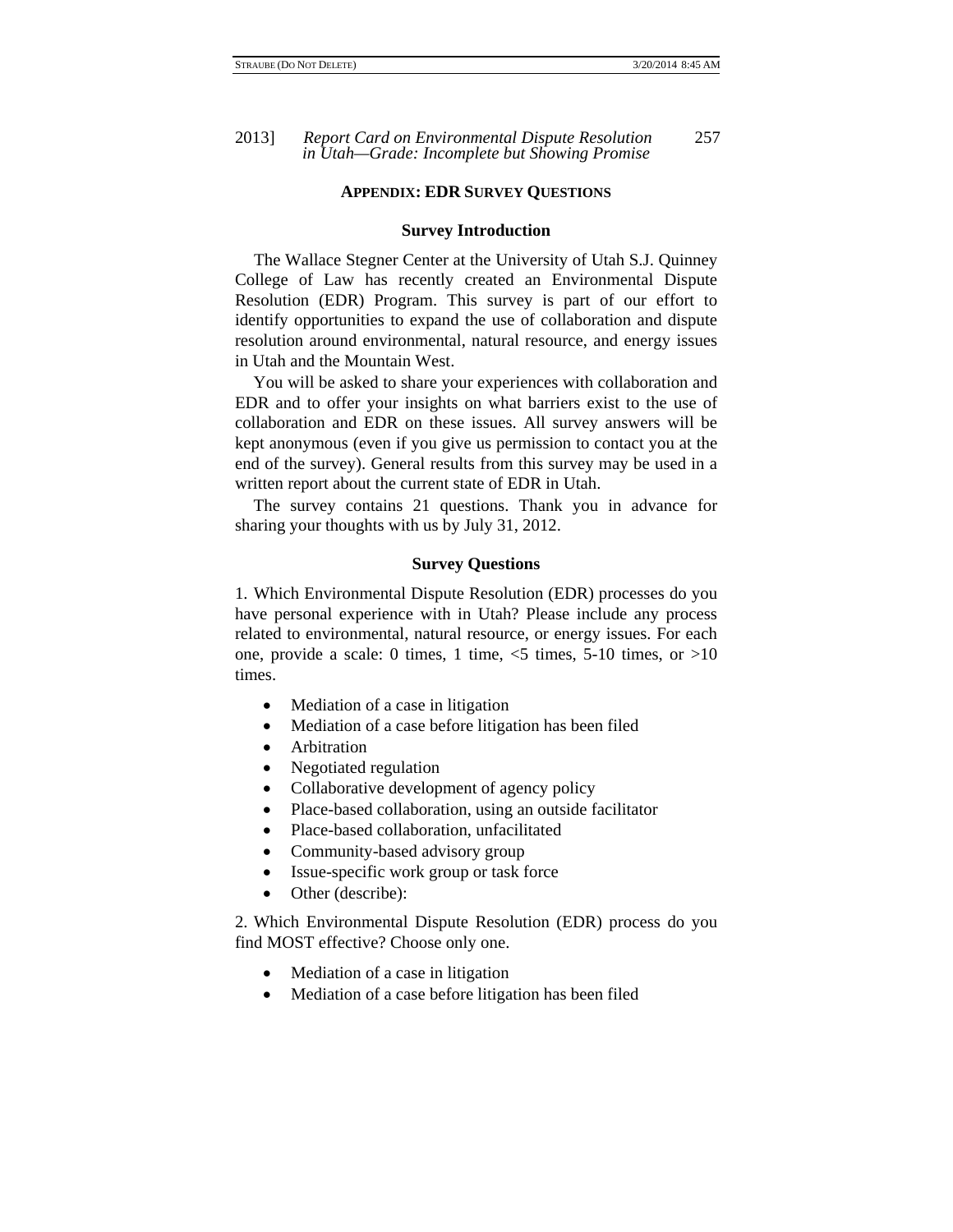- Arbitration
- Negotiated regulation
- Collaborative development of agency policy
- Place-based collaboration, using an outside facilitator
- Place-based collaboration, unfacilitated
- Community-based advisory group
- Issue-specific work group or task force
- Other (describe):

3. Please describe why the type of EDR you selected was MOST effective?

4. Which Environmental Dispute Resolution (EDR) process do you find LEAST effective? Choose only one.

- Mediation of a case in litigation
- Mediation of a case before litigation has been filed
- Arbitration
- Negotiated regulation
- Collaborative development of agency policy
- Place-based collaboration, using an outside facilitator
- Place-based collaboration, unfacilitated
- Community-based advisory group
- Issue-specific work group or task force
- Other (describe):

5. Please describe why the type of EDR you selected was LEAST effective.

6. Please provide a name and/or brief description of specific EDR cases or projects you think would serve as a good case study to identify best practices and lessons learned.

7. What motivates you or your clients to participate in an EDR process? Check all that apply.

- Judge's order
- Uncertainty of result in litigation
- Possibility of a creative result not available through litigation
- Possibility of a result that meets all stakeholders' interests
- Opportunity to learn more about the situation from all perspectives
- Being "at the table" to protect one's own interests
- Lower cost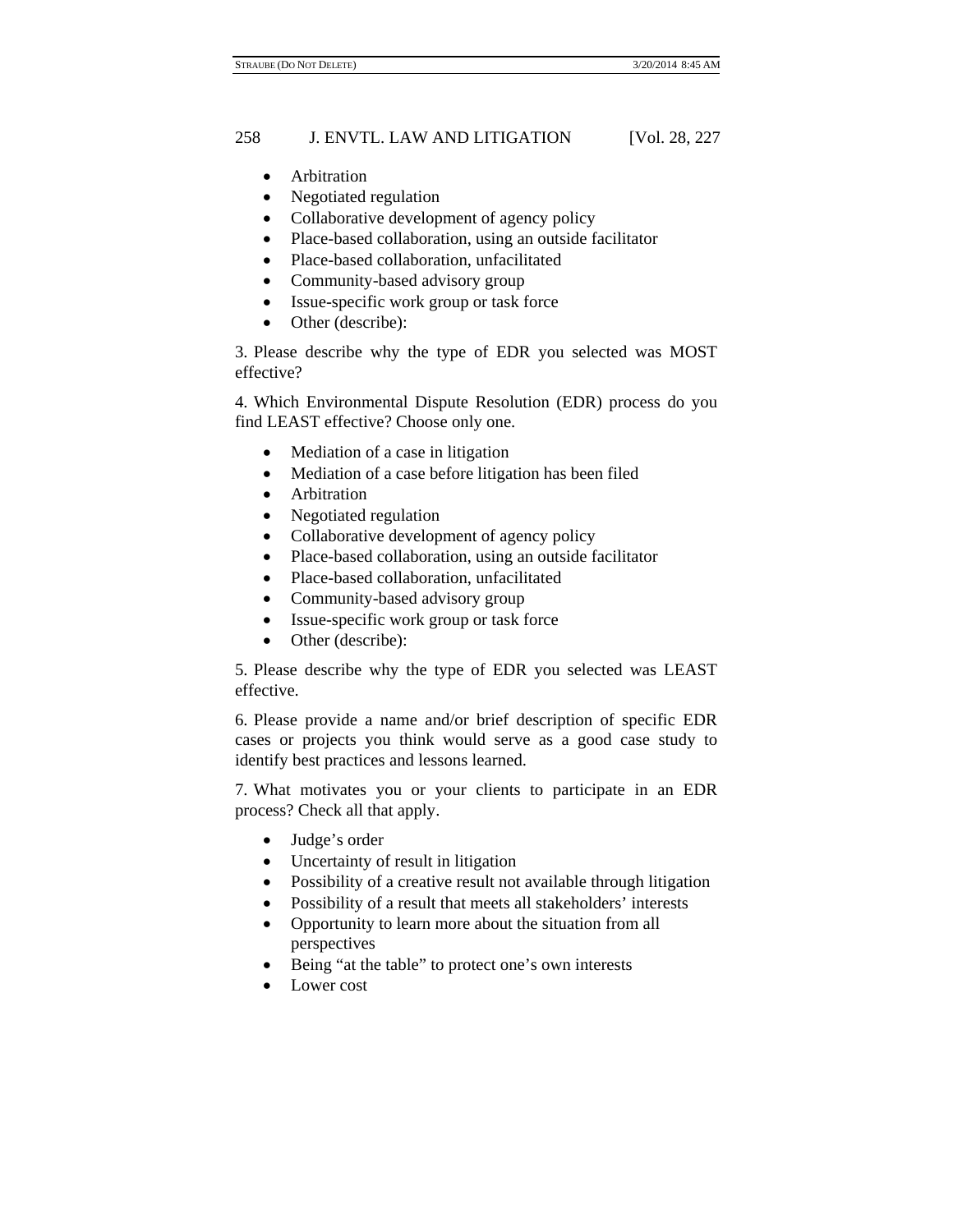- Cost containment
- Reduced time
- Buy-in by all potentially affected stakeholders
- Other (be specific):

8. What are the obstacles to increased use of dialogue and consensus-building on environmental, natural resource, and energy issues, especially in Utah? For each possible answer, provide a scale: Never, Sometimes, Often, or Always.

- Lack of trust between participants
- Lack of knowledge about collaboration or consensus-building
- Lack of political support for dialogue
- Lack of available facilitators
- Lack of impartial facilitators
- Inadequate time to let the process run its course
- Inadequate funding
- Unwillingness to compromise
- Federal Advisory Committee Act (FACA)
- Other (be specific):

9. If you have any additional information regarding the obstacles identified above, please provide your comments below.

10. What challenges exist that prevent the successful completion of EDR processes (i.e., a collaboration or mediation that does not result in agreement)? For each possible answer, provide a scale: Never, Sometimes, Often, or Always.

- Lack of trust between participants
- Lack of knowledge about collaboration or consensus-building
- Lack of political support for dialogue
- Lack of available facilitators
- Lack of impartial facilitators
- Inadequate time to let the process run its course
- Inadequate funding
- Unwillingness to compromise
- Other (be specific):

11. If you have any additional information regarding hindrances to successfully completing what was identified above, please provide your comments below.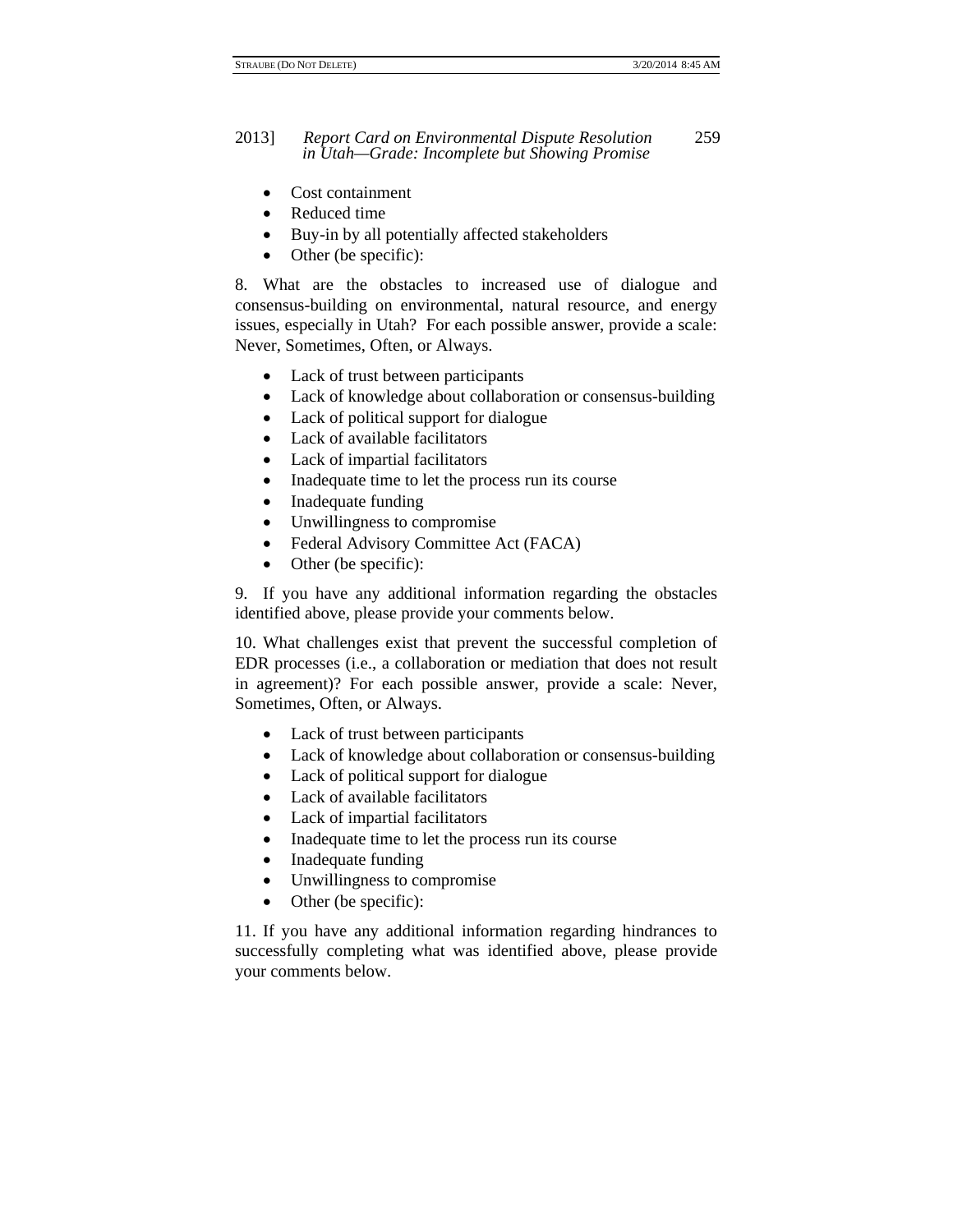12. What opportunities do you see for increased use of collaboration and EDR in environmental, natural resource, and energy issues?

13. Do you see the need for legal changes to facilitate or regulate the use of EDR processes in Utah? Yes or no?

14. If you answered "yes" to question 13, please describe the legal changes you would recommend.

15. Please identify any additional individuals you think would provide useful information for this survey. Please include e-mail addresses.

16. Would you be willing to be interviewed with follow-up questions? Yes or no?

17. If you answered "yes" to question 16, please give us your name and contact information. Again, your answers to this survey will remain confidential and without attribution.

18. Please indicate your primary role with respect to environmental, natural resource, and energy issues. Choose only one.

- Attorney in private practice
- Federal government
- Regional organization
- State government
- Local government
- Academic
- Business sector. If you chose this role, which industry or business do you work in?
- Nonprofit organization—advocate
- Nonprofit organization—non-advocate
- Community member
- Third-party neutral (facilitator, mediator, etc.)
- Other (be specific):

19. Which environmental, natural resource, or energy issues do you primarily work on? Choose all that apply.

- Environmental protection (air quality, water quality)
- Fossil fuel energy
- Hazardous substances
- Land use
- Mining